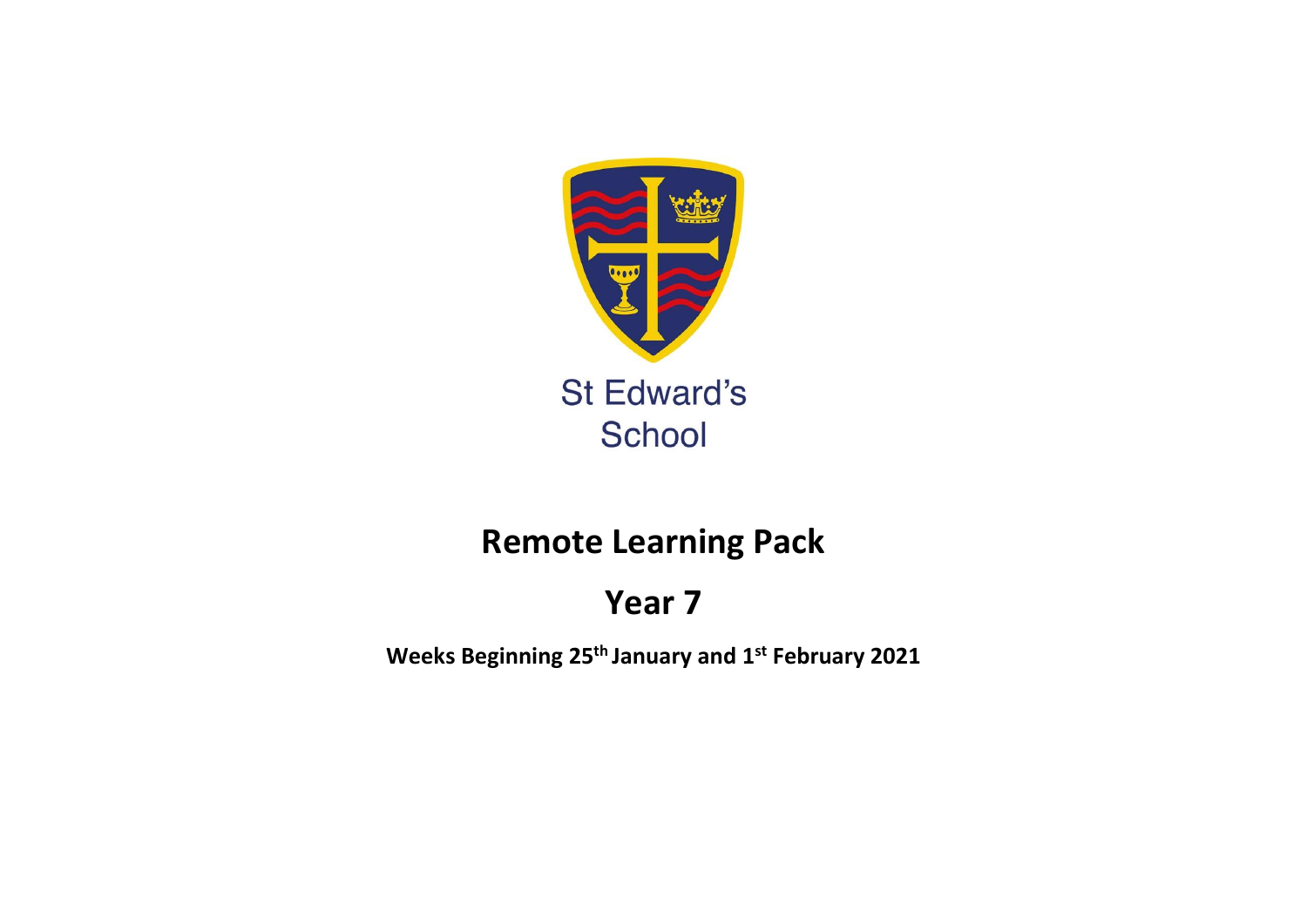| <b>SUBJECT</b>                                                                                                            | <b>English</b>                                                                                                                                                                                                              | <b>YEAR GROUP</b>                                                                                                                                                                                                  | 7 | <b>WEEKS: 4 &amp; 5</b> | 25 <sup>th</sup> Jan 2021 Week B<br>$1st$ Feb 2021 Week A                                 |
|---------------------------------------------------------------------------------------------------------------------------|-----------------------------------------------------------------------------------------------------------------------------------------------------------------------------------------------------------------------------|--------------------------------------------------------------------------------------------------------------------------------------------------------------------------------------------------------------------|---|-------------------------|-------------------------------------------------------------------------------------------|
| Continue to read a novel at home.<br>https://carnegiegreenaway.org.uk/<br>Complete the following:<br>Either:<br>$\bullet$ | Read a book shortlisted for the Carnegie Award<br>Read a book from our wider reading list<br>https://sted365.sharepoint.com/sites/StEdwardsEnglish/SitePages/KS3.aspx<br>An A4 Poster about the main character in your book | Remember that you should aim to read for 1.5 hours per week.<br>This term, as part of this reading you could:<br>An interview with one of the characters or the author of the novel (series of questions and their |   |                         | Remember to fill in what you have read in the reading<br>log in your planner, on page 11. |
| answers)                                                                                                                  | A new book cover which highlights the main themes of the novel<br>Continue your daily journal.                                                                                                                              |                                                                                                                                                                                                                    |   |                         |                                                                                           |

| Lesson | <b>Title and Outline</b>                            | <b>Type of Lesson</b> | <b>Location of lesson resources</b>             |
|--------|-----------------------------------------------------|-----------------------|-------------------------------------------------|
|        | Descriptive writing follow-up.                      | Independent           | See class TEAMS page for details. PowerPoint in |
|        | Read Slides 2-7<br>$\bullet$                        |                       | SharePoint (Lesson 11).                         |
|        | Complete tasks on Slides 8-10<br>$\bullet$          |                       |                                                 |
|        | Introduction to Pirates.                            | Independent/flipped   | See class TEAMS page for details. PowerPoint in |
|        | Mind map existing knowledge of pirates<br>$\bullet$ |                       | SharePoint (Lesson 12).                         |
|        | Research facts about pirates<br>$\bullet$           |                       |                                                 |
|        | Watch episode 1 of 'Treasure Island'<br>$\bullet$   |                       |                                                 |
|        |                                                     |                       | Websites about pirates:                         |
|        |                                                     |                       | https://www.dkfindout.com/uk/history/pirates/   |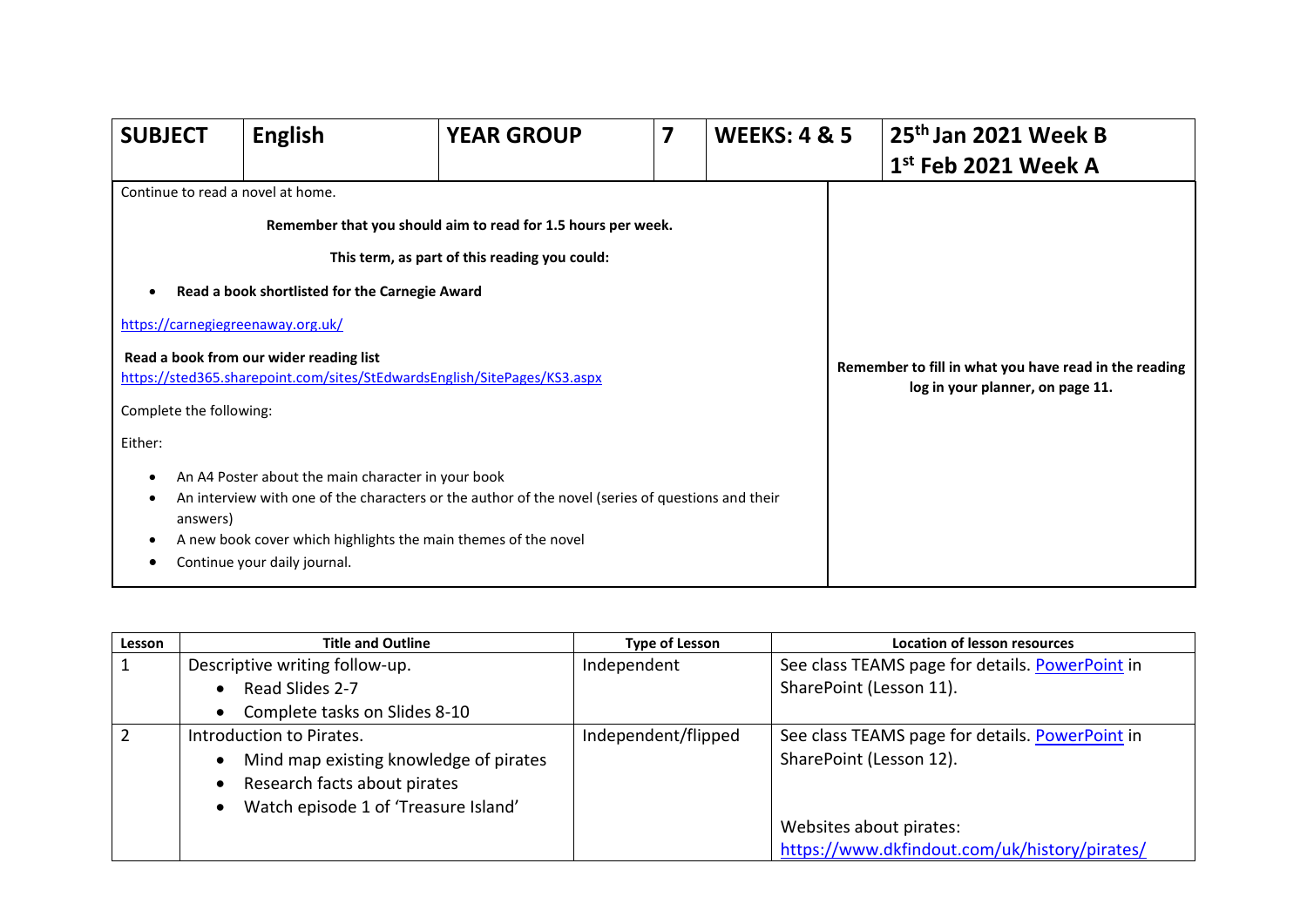|   |                                                                                                                                                                                                                                    |                     | 'Treasure Island' episode 1 link (also linked to<br>PowerPoint): KS2 English - Treasure Island: Episode 1<br>- BBC Teach |
|---|------------------------------------------------------------------------------------------------------------------------------------------------------------------------------------------------------------------------------------|---------------------|--------------------------------------------------------------------------------------------------------------------------|
| 3 | 'Treasure Island' - The Captain<br>Share facts about pirates<br>$\bullet$<br>Read extract & identify information about<br>$\bullet$<br>The Captain<br>Focus on character description<br>$\bullet$<br>Mind map ideas for own pirate | Live                | Invitation in TEAMS. PowerPoint<br>and extract in SharePoint (Lesson 13).                                                |
| 4 | <b>Pirate Description</b><br>Write a description of own pirate arriving<br>$\bullet$<br>at a hotel.<br><b>Extended writing - hand in on TEAMS</b><br>$\bullet$                                                                     | Independent         | See class TEAMS page for details. PowerPoint in<br>SharePoint (Lesson 14).                                               |
| 5 | 'The Captain' - character profile<br>Read the second extract<br>Using information from both extracts<br>$\bullet$<br>create a character profile for The Captain.                                                                   | Independent/flipped | See class TEAMS page for details. PowerPoint<br>and extract in SharePoint (Lesson 15).                                   |
| 6 | Analysing language<br>Discuss and analyse the language used to<br>$\bullet$<br>describe The Captain.<br>Write a paragraph to explain an example<br>$\bullet$                                                                       | Live                | Invitation in TEAMS. PowerPoint in SharePoint<br>(Lesson 16).                                                            |
| 7 | <b>GRAFT</b><br>GRAFT extended writing based on teacher<br>$\bullet$<br>feedback<br>Research 'Treasure Island' storyline<br>$\bullet$                                                                                              | Independent         | See class TEAMS page for details. PowerPoint in<br>SharePoint (Lesson 17).                                               |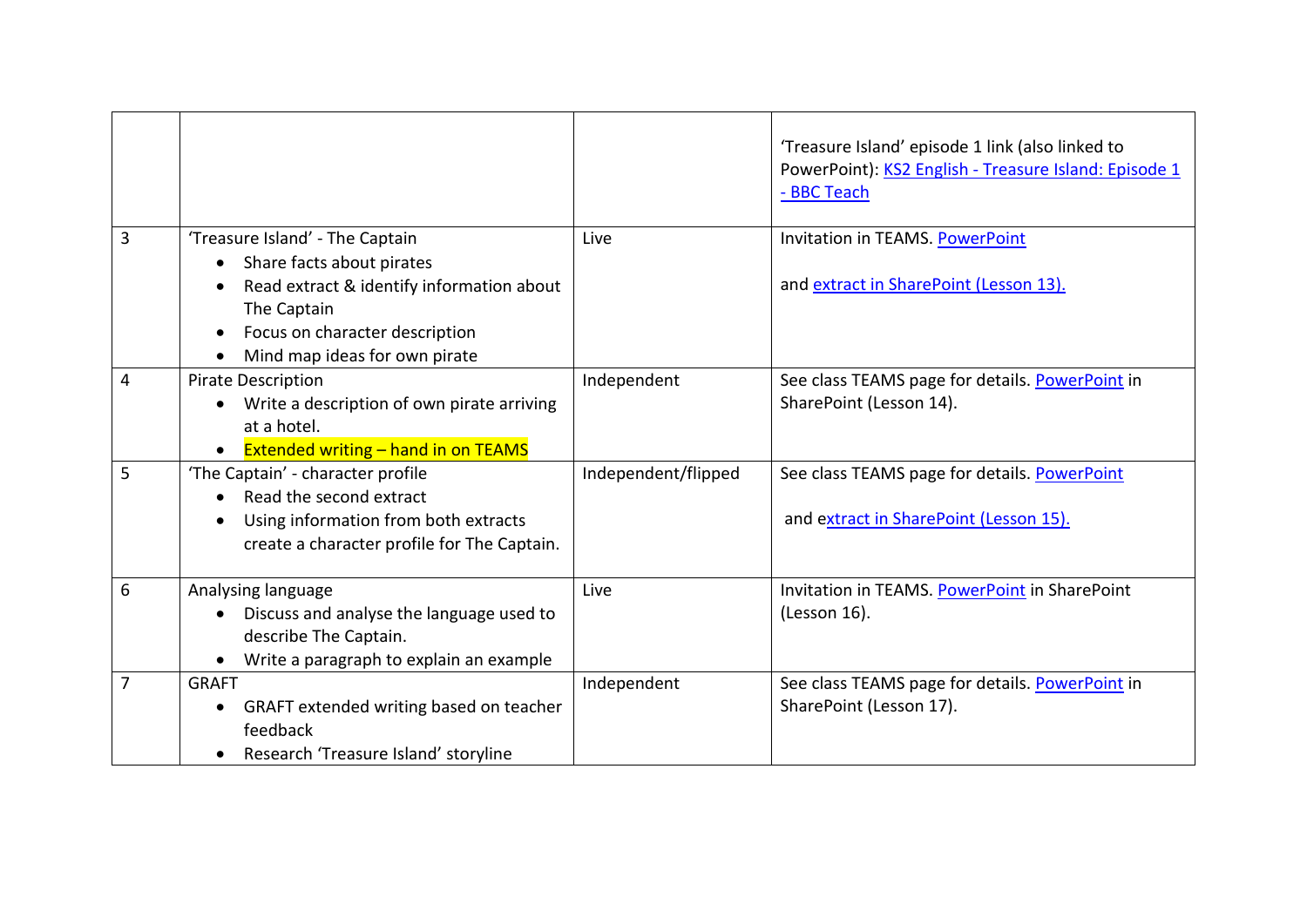| <b>SUBJECT</b> | <b>Maths</b> | <b>YEAR GROUP</b> | <b>7A1</b> | <b>WEEKS</b> | 25 <sup>th</sup> Jan 2021 Week B |
|----------------|--------------|-------------------|------------|--------------|----------------------------------|
|                |              |                   |            |              | $1st$ Feb 2021 Week A            |

| Lesson         | <b>Title and Outline</b>      | <b>Type of Lesson</b>                  | <b>Location of lesson resources</b> |
|----------------|-------------------------------|----------------------------------------|-------------------------------------|
|                | Perimeter                     | Remote Learning                        | HegartyMaths Clip 549               |
|                |                               | Monday (25 <sup>th</sup> ) Period 3    |                                     |
| $\overline{2}$ | Area                          | Live Lesson                            | <b>TEAMS</b>                        |
|                |                               | Tuesday (26 <sup>th</sup> ) Period 4   |                                     |
| 3              | More Units of Measure         | <b>Remote Learning</b>                 | <b>TEAMS</b>                        |
|                |                               | Wednesday (27 <sup>th</sup> ) Period 5 |                                     |
| 4              | <b>Comparing Fractions</b>    | Live Lesson                            | <b>TEAMS</b>                        |
|                |                               | Thursday (28 <sup>th</sup> ) Period 4  |                                     |
| 5              | <b>Comparing Fractions</b>    | Remote Learning                        | <b>TEAMS</b>                        |
|                |                               | Monday (1 <sup>st</sup> ) Period 5     |                                     |
| 6              | <b>Simplifying Fractions</b>  | <b>Remote Learning</b>                 | HegartyMaths Clip 61                |
|                |                               | Tuesday (2nd) Period 5                 |                                     |
| $\overline{7}$ | <b>Working with Fractions</b> | Live Lesson                            | <b>TEAMS</b>                        |
|                |                               | Wednesday (3rd) Period 1               |                                     |

| <b>SUBJECT</b> | <b>Maths</b> | <b>YEAR GROUP</b> | <b>7A2</b> | <b>WEEKS</b> | 25 <sup>th</sup> Jan 2021 Week B |
|----------------|--------------|-------------------|------------|--------------|----------------------------------|
|                |              |                   |            |              | $1st$ Feb 2021 Week A            |

| Lesson | <b>Title and Outline</b> | Type of Lesson                       | Location of lesson resources              |
|--------|--------------------------|--------------------------------------|-------------------------------------------|
|        | Perimeter                | Remote Learning                      | HegartyMaths - Instructions also on TEAMS |
|        |                          | Monday (25 <sup>th</sup> ) Period 3  |                                           |
|        | Perimeter                | Live Lesson                          | <b>TEAMS</b>                              |
|        |                          | Tuesday (26 <sup>th</sup> ) Period 4 |                                           |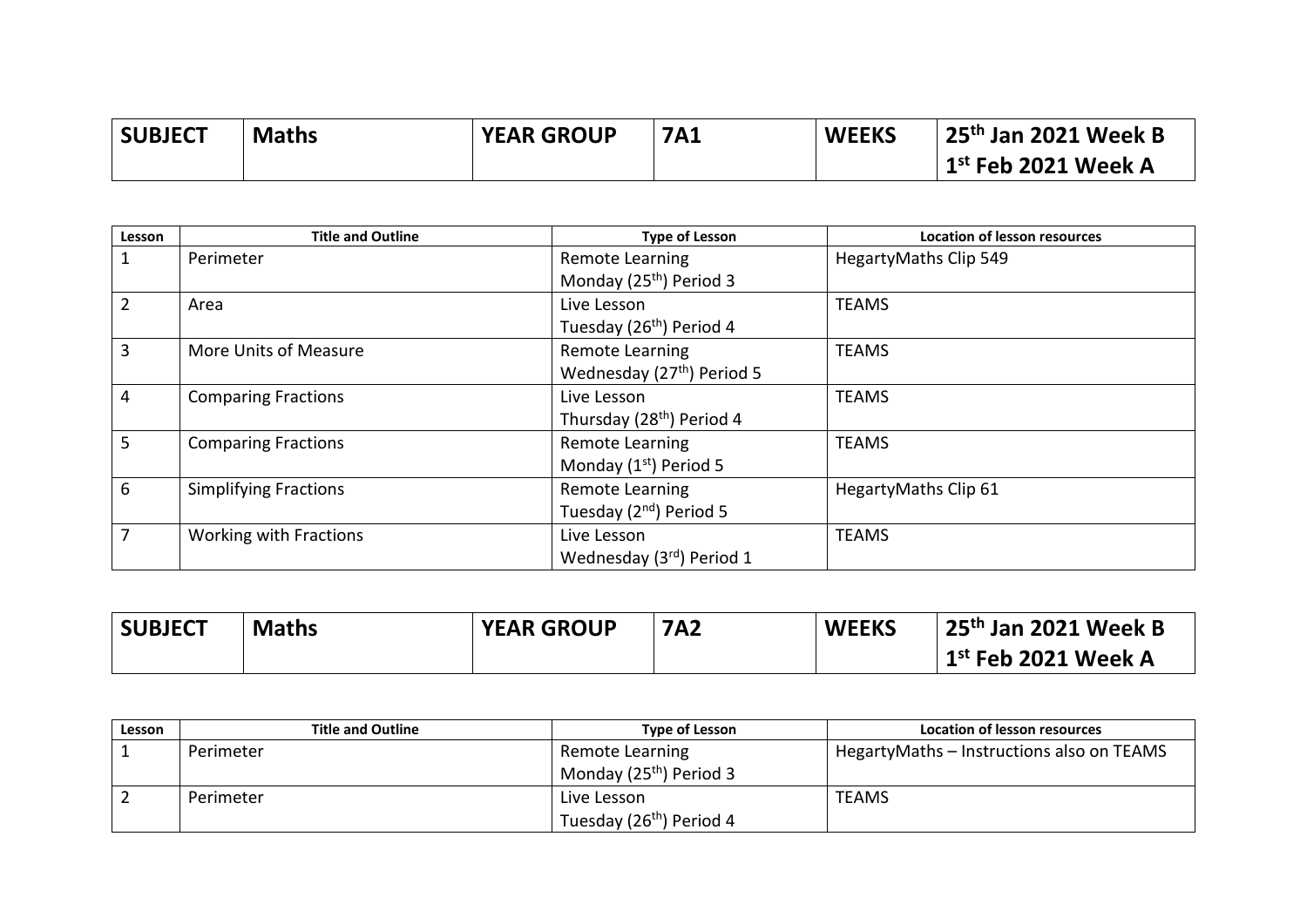|   | Perimeter                        | Remote Learning<br>Wednesday (27 <sup>th</sup> ) Period 5 | <b>TEAMS</b>                              |
|---|----------------------------------|-----------------------------------------------------------|-------------------------------------------|
| 4 | Area                             | Remote Learning<br>Thursday (28 <sup>th</sup> ) Period 4  | HegartyMaths - Instructions also on TEAMS |
|   | Area                             | Remote Learning<br>Monday $(1st)$ Period 5                | HegartyMaths - Instructions also on TEAMS |
| 6 | Area                             | Live lesson<br>Tuesday (2 <sup>nd</sup> ) Period 5        | <b>TEAMS</b>                              |
|   | Revision - working with decimals | Remote Learning<br>Wednesday (3rd) Period 1               | <b>TEAMS</b>                              |

| <b>SUBJECT</b> | <b>Maths</b> | <b>YEAR GROUP</b> | <b>7A3</b> | <b>WEEKS</b> | $\vert$ 25 <sup>th</sup> Jan 2021 Week B |
|----------------|--------------|-------------------|------------|--------------|------------------------------------------|
|                |              |                   |            |              | $\vert$ 1 $^{\rm st}$ Feb 2021 Week A    |

| Lesson         | <b>Title and Outline</b> | <b>Type of Lesson</b>      | <b>Location of lesson resources</b>          |
|----------------|--------------------------|----------------------------|----------------------------------------------|
| $\mathbf 1$    | Perimeter                | Live lesson - Miss du Cros | Teams                                        |
|                |                          | Monday period 3            |                                              |
| $\overline{2}$ | Perimeter                | Consolidation worksheet    | Teams assignment                             |
|                |                          | Tuesday period 4           |                                              |
| 3              | Area                     | Hegarty maths task         | Hegarty maths but instructions also on teams |
|                |                          | Wednesday period 5         |                                              |
| $\overline{4}$ | Area                     | Live lesson - Miss Parris  | Teams                                        |
|                |                          | Thursday period 4          |                                              |
| 5              | Area                     | Consolidation worksheet    | Teams assignment                             |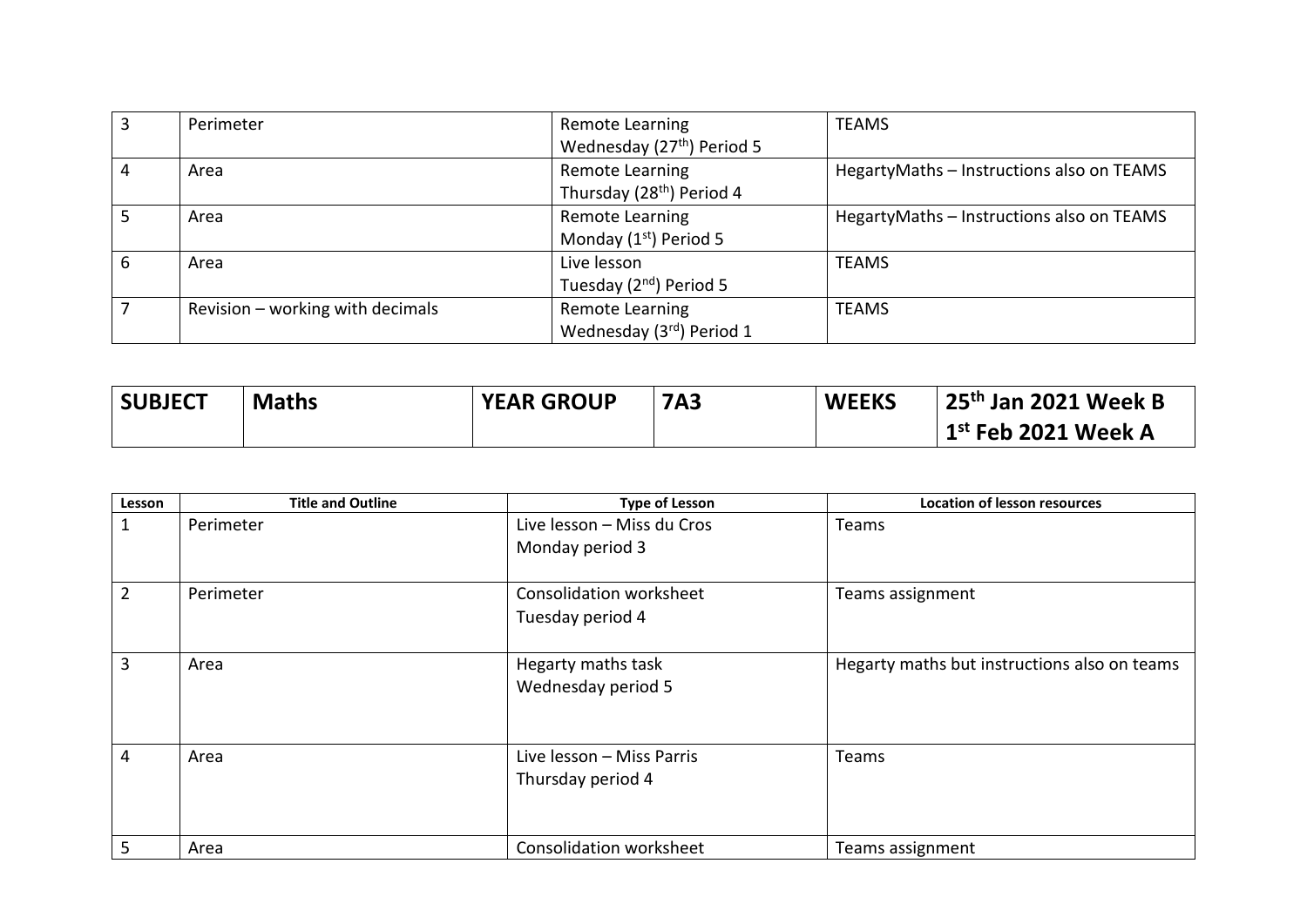|                   | Monday period 5            |                                              |
|-------------------|----------------------------|----------------------------------------------|
| Imperial measures | Hegarty maths task         | Hegarty maths but instructions also on teams |
|                   | Tuesday period 5           |                                              |
| Imperial measures | Live lesson - Miss du Cros | <b>Teams</b>                                 |
|                   | Wednesday period 1         |                                              |

| <b>SUBJECT</b> | <b>Maths</b> | <b>YEAR GROUP</b> | <b>7L1</b> | <b>WEEKS</b> | $25th$ Jan 2021 Week B |
|----------------|--------------|-------------------|------------|--------------|------------------------|
|                |              |                   |            |              | $1st$ Feb 2021 Week A  |

| Lesson         | <b>Title and Outline</b>      | <b>Type of Lesson</b>                  | <b>Location of lesson resources</b> |
|----------------|-------------------------------|----------------------------------------|-------------------------------------|
| $\mathbf{1}$   | Working with decimals         | Remote Learning (Miss Menzies)         | <b>TEAMS</b>                        |
|                |                               | Tuesday (26 <sup>th</sup> ) Period 2   |                                     |
| $\overline{2}$ | Perimeter of polygons         | <b>Remote Learning (Mr Burke)</b>      | <b>Hegarty Maths Clip 549</b>       |
|                |                               | Wednesday (27 <sup>th</sup> ) Period 4 |                                     |
| $\overline{3}$ | Perimeter of compound shapes  | Live Lesson (Miss Menzies)             | <b>TEAMS</b>                        |
|                |                               | Thursday (28 <sup>th</sup> ) Period 4  |                                     |
| $\overline{4}$ | Perimeter and problem solving | Remote Learning (Miss Menzies)         | <b>TEAMS</b>                        |
|                |                               | Tuesday (2 <sup>nd</sup> ) Period 5    |                                     |
| 5 <sup>1</sup> | Metric units of measure       | <b>Remote Learning (Miss Menzies)</b>  | <b>Hegarty Maths Clip 691</b>       |
|                |                               | Wednesday(3rd) Period 1                |                                     |
| 6              | Area                          | Live Lesson (Mr Burke)                 | <b>TEAMS</b>                        |
|                |                               | Thursday (4 <sup>th</sup> ) Period 2   |                                     |
| $\overline{7}$ | Area                          | <b>Remote Learning (Mr Burke)</b>      | <b>TEAMS</b>                        |
|                |                               | Friday (5 <sup>th</sup> ) Period 4     |                                     |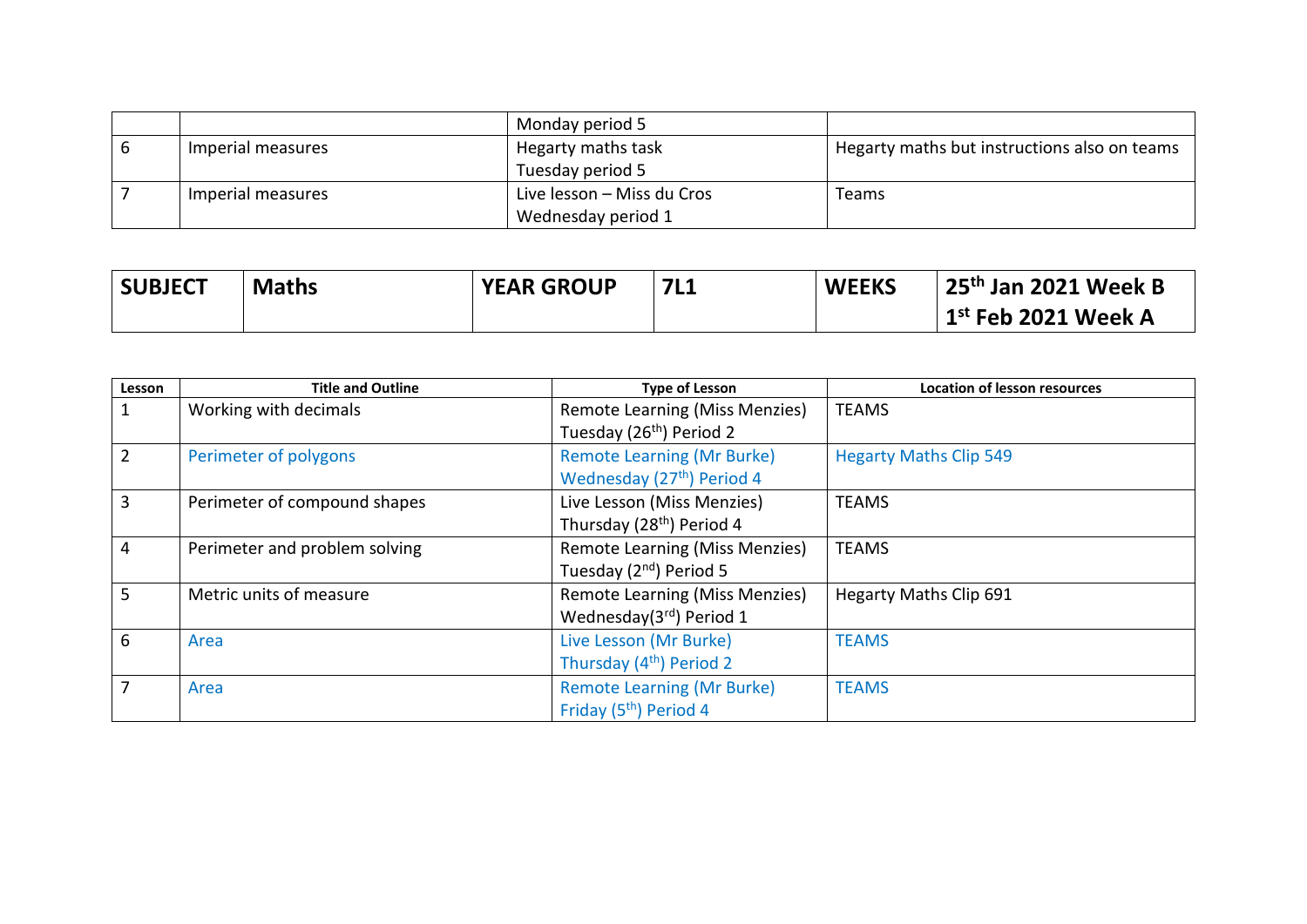| <b>SUBJECT</b> | <b>Maths</b> | <b>YEAR GROUP</b> | <b>7L2</b> | <b>WEEKS</b> | 25 <sup>th</sup> Jan 2021 Week B |
|----------------|--------------|-------------------|------------|--------------|----------------------------------|
|                |              |                   |            |              | $1st$ Feb 2021 Week A            |

| Lesson | <b>Title and Outline</b>                 | <b>Type of Lesson</b>     | <b>Location of lesson resources</b> |
|--------|------------------------------------------|---------------------------|-------------------------------------|
|        | Perimeter and Area Consolidation         | Remote Learning           | <b>TEAMS with Mr Prince</b>         |
|        |                                          | Tuesday Period 1          |                                     |
| 2      | <b>Scales and Measures</b>               | Live Lesson               | <b>TEAMS</b>                        |
|        |                                          | Wednesday Period 4        | Power Point                         |
|        |                                          |                           | HegartyMaths Clips 47, 48           |
| 3      | Simplifying fractions                    | <b>Remote Learning</b>    | HegartyMaths Clips 58, 61, 63       |
|        |                                          | Thursday Period 4         |                                     |
| 4      | Comparing fractions/decimals/percentages | Live Lesson               | <b>TEAMS</b>                        |
|        |                                          | Tuesday Period 5          | Worksheet                           |
| 5      | Consolidating the above topic            | Remote Learning           | HegartyMaths Clip 50                |
|        |                                          | <b>Wednesday Period 1</b> |                                     |
| 6      | Adding and subtracting fractions         | Remote Learning           | Hegarty Maths Clips 548, 549        |
|        |                                          | Thursday Period 2         | Mr Prince                           |
| 7      | Consolidating the above                  | Remote Learning           | HegartyMaths Clips 549, 551         |
|        |                                          | Friday Period 4           |                                     |

| <b>SUBJECT</b> | <b>Maths</b> | <b>YEAR GROUP</b> | 7L <sub>3</sub> | <b>WEEKS</b> | $25th$ Jan 2021 Week B |
|----------------|--------------|-------------------|-----------------|--------------|------------------------|
|                |              |                   |                 |              | $1st$ Feb 2021 Week A  |

| Lesson | <b>Title and Outline</b>  | <b>Type of Lesson</b>                | Location of lesson resources  |
|--------|---------------------------|--------------------------------------|-------------------------------|
|        | Understanding Percentages | Remote Learning                      | HegartyMaths Video: 81 and 82 |
|        |                           | Tuesday (26 <sup>th</sup> ) Period 1 |                               |
|        | Percentage of an amount   | Live Lesson                          | Teams                         |
|        |                           | Wednesday Period 4                   |                               |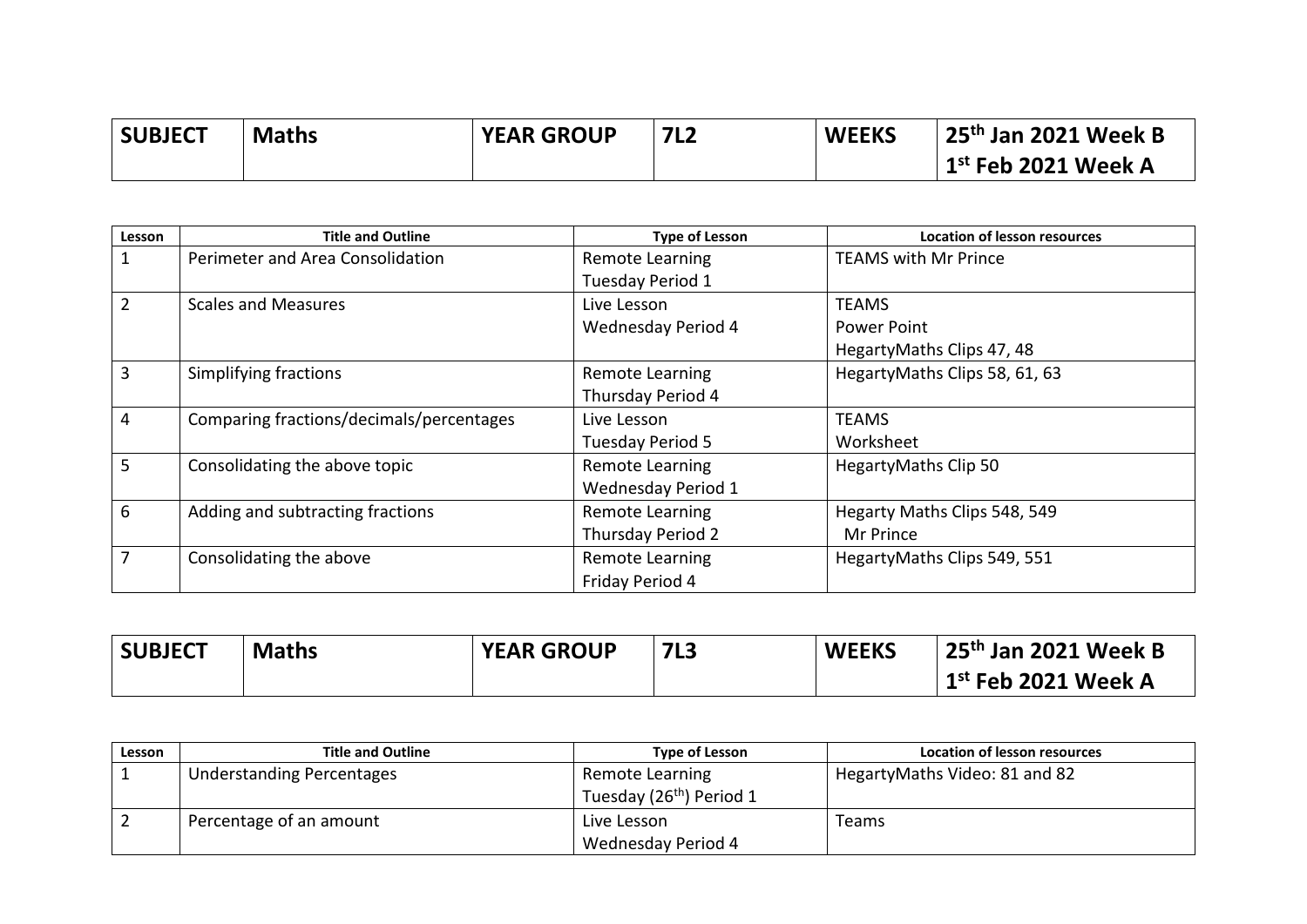|   | Percentage of an amount practice    | Remote Learning<br>Thursdays Period 4             | HegartyMaths Video: 84 and 85   |
|---|-------------------------------------|---------------------------------------------------|---------------------------------|
| 4 | Introduction to probability         | Live Lesson<br>Tuesday (2 <sup>nd0</sup> Period 5 | Teams                           |
|   | Probability practice                | Remote Learning<br>Wednesday Period 1             | HegartyMaths Video: 349 and 350 |
| 6 | <b>Experimental Probability</b>     | Live Lesson<br>Thursday Period 2                  | Teams                           |
|   | Experimental Probability y Practice | Remote Learning<br>Friday Period 4                | HegartyMaths Video:356          |

| <b>SUBJECT</b> | <b>Science</b> | <b>YEAR GROUP</b> | <b>WEEKS</b> | 25 <sup>th</sup> Jan 2021 Week B          |
|----------------|----------------|-------------------|--------------|-------------------------------------------|
|                |                |                   |              | $^{\prime}$ 1 $^{\rm st}$ Feb 2021 Week A |

### **7aSc1 – Mr McCabe (DMc) and Mrs Horman (HHo) Tutor group 7ZH**

| Lesson         | <b>Title and Outline</b>                                                                                                                              | <b>Type of Lesson</b>           | <b>Location of lesson resources</b>        |
|----------------|-------------------------------------------------------------------------------------------------------------------------------------------------------|---------------------------------|--------------------------------------------|
|                | <b>Topic: S3 Heating and Cooling</b>                                                                                                                  | Independent learning using      | <b>Microsoft Teams</b>                     |
| <b>DMc</b>     | Lesson: Problems of Expansion and Contraction                                                                                                         | the mark scheme, review         | Year 7 Science: 7A1 Mr McCabe              |
|                | On: Wednesday 27 January Period 4                                                                                                                     | sheet, other lesson resources   | S3 Heating and Cooling Channel             |
|                |                                                                                                                                                       | and live chat                   | Located in 'Files' within the dated folder |
|                |                                                                                                                                                       | Followed by Live Plenary and    |                                            |
|                |                                                                                                                                                       | Summary Start Time: 1.25pm      |                                            |
| $\overline{2}$ | <b>Topic: S3 Heating and Cooling</b>                                                                                                                  | Live Lesson Start: 11.40am      | <b>Microsoft Teams</b>                     |
| <b>DMc</b>     | Lesson: Surface Area and Cooling Planning                                                                                                             | Followed by independent         | Year 7 Science: 7A1 Mr McCabe              |
|                | On: Tuesday 2 February Period 3                                                                                                                       | learning using lesson resources | S3 Heating and Cooling Channel             |
|                |                                                                                                                                                       | and live chat                   | Located in 'Files' within the dated folder |
|                | Please note that I am on the vulnerable / key worker children supervision<br>rota this week and may have to alter the live lesson content if I am not | Live Plenary and Summary        |                                            |
|                | able to be in the lab at the time of our lesson. Follow this rota and the<br>Invite via Teams will confirm what is happening on the day.              | Regroup Start time: 12.25pm     |                                            |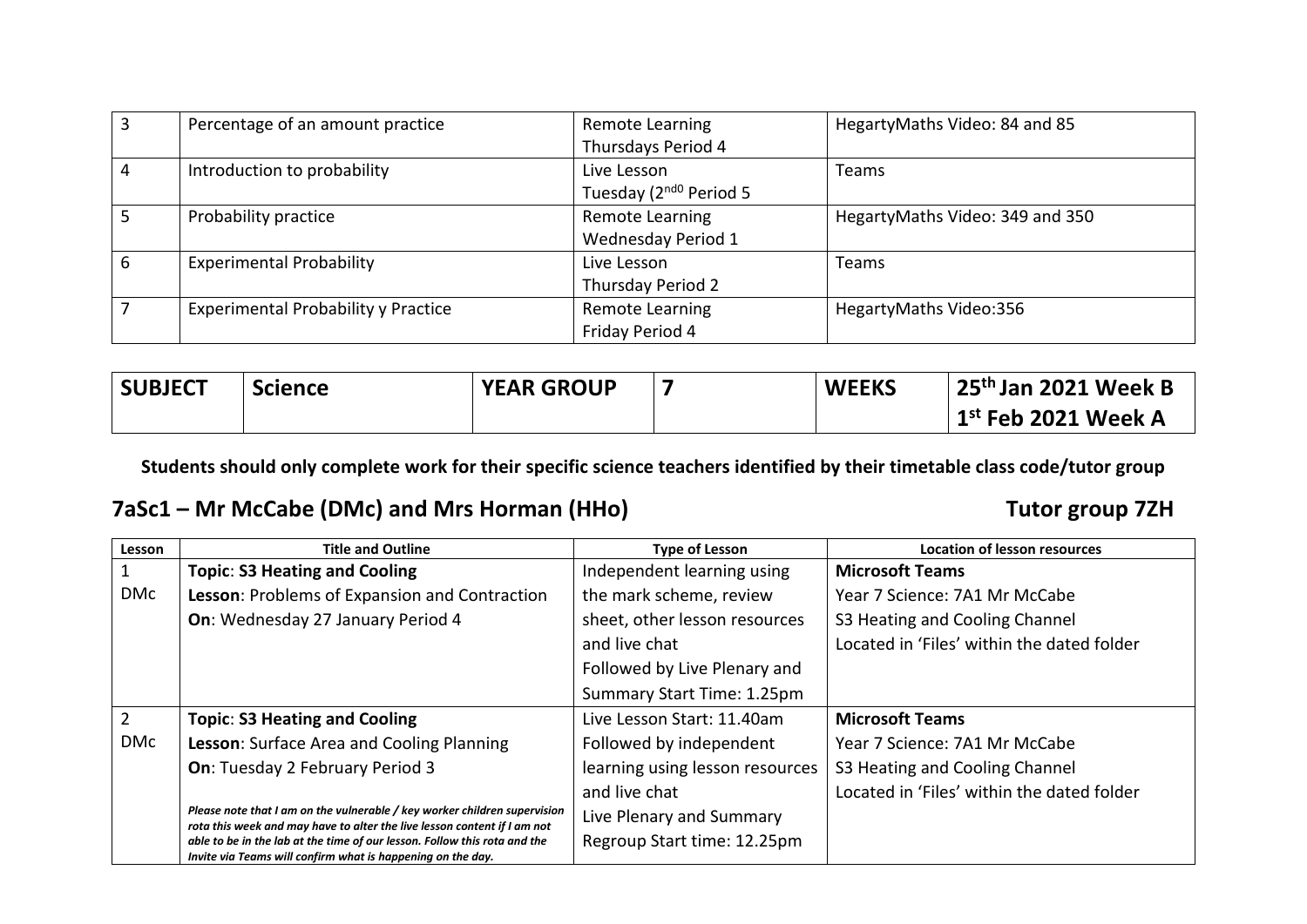| 3          | <b>Topic: S3 Heating and Cooling</b>                                                                                                                  | Live Lesson Start: 12.40pm       | <b>Microsoft Teams</b>                     |
|------------|-------------------------------------------------------------------------------------------------------------------------------------------------------|----------------------------------|--------------------------------------------|
| <b>DMc</b> | Lesson: Surface Area and Cooling Demo, Results                                                                                                        | This will include a full demo of | Year 7 Science: 7A1 Mr McCabe              |
|            | <b>Gathering and Analysis</b>                                                                                                                         | what you have planned so you     | S3 Heating and Cooling Channel             |
|            | On: Wednesday 3 February Period 4                                                                                                                     | will need to be ready to make    | Located in 'Files' within the dated folder |
|            |                                                                                                                                                       | notes!                           |                                            |
|            | Please note that I am on the vulnerable / key worker children supervision                                                                             | Followed by independent          |                                            |
|            | rota this week and may have to alter the live lesson content if I am not<br>able to be in the lab at the time of our lesson. Follow this rota and the | learning using lesson resources  |                                            |
|            | Invite via Teams will confirm what is happening on the day.                                                                                           | and live chat                    |                                            |
| 4          | <b>Topic: S3 Heating and Cooling</b>                                                                                                                  | Live Lesson Start: 12.40pm       | <b>Microsoft Teams</b>                     |
| <b>DMc</b> | Lesson: Analysis Homework Check and Revision                                                                                                          | Followed by independent          | Year 7 Science: 7A1 Mr McCabe              |
|            | On: Friday 5 February Period 4                                                                                                                        | learning using lesson resources  | S3 Heating and Cooling Channel             |
|            |                                                                                                                                                       | and live chat                    | Located in 'Files' within the dated folder |
|            | Please note that I am on the vulnerable / key worker children supervision<br>rota this week and may have to alter the live lesson content if I am not | Live Plenary and Summary         |                                            |
|            | able to be in the lab at the time of our lesson. Follow this rota and the                                                                             | Quiz in Regroup Start time:      |                                            |
|            | Invite via Teams will confirm what is happening on the day.                                                                                           | 1.25pm                           |                                            |
| 5          | Topic: S4 Movement of the Human Body                                                                                                                  | Independent learning -           | <b>Microsoft Teams</b>                     |
| HHo        | Lesson: End of Topic Test                                                                                                                             | students complete assessment     | 7A1 Science Team                           |
|            | On: Tuesday 26th Jan P3                                                                                                                               | in their books under exam        | S4 Channel                                 |
|            |                                                                                                                                                       | conditions                       | <b>Lesson Resources</b>                    |
| 6          | Topic: S4 Movement of the Human Body                                                                                                                  | Independent learning -           | <b>Microsoft Teams</b>                     |
| <b>HHo</b> | Lesson: Test Review                                                                                                                                   | students mark test and submit    | 7A1 Science Team                           |
|            | On: Friday 29th Jan P4                                                                                                                                | review sheet assignment on       | S4 Channel                                 |
|            |                                                                                                                                                       | Teams                            | <b>Lesson Resources</b>                    |
| 7          | <b>Topic: S6 Fuels and Burning</b>                                                                                                                    | Live Lesson 2.10pm               | <b>Microsoft Teams</b>                     |
| HHo        | Lesson: Lesson 1 - Introduction to Fuels and                                                                                                          | Followed by independent          | 7A1 Science Team                           |
|            | <b>Burning</b>                                                                                                                                        | learning with support via        | S6 Channel                                 |
|            | On: Thursday 4 <sup>th</sup> Feb P5                                                                                                                   | Teams chat                       | <b>Lesson Resources</b>                    |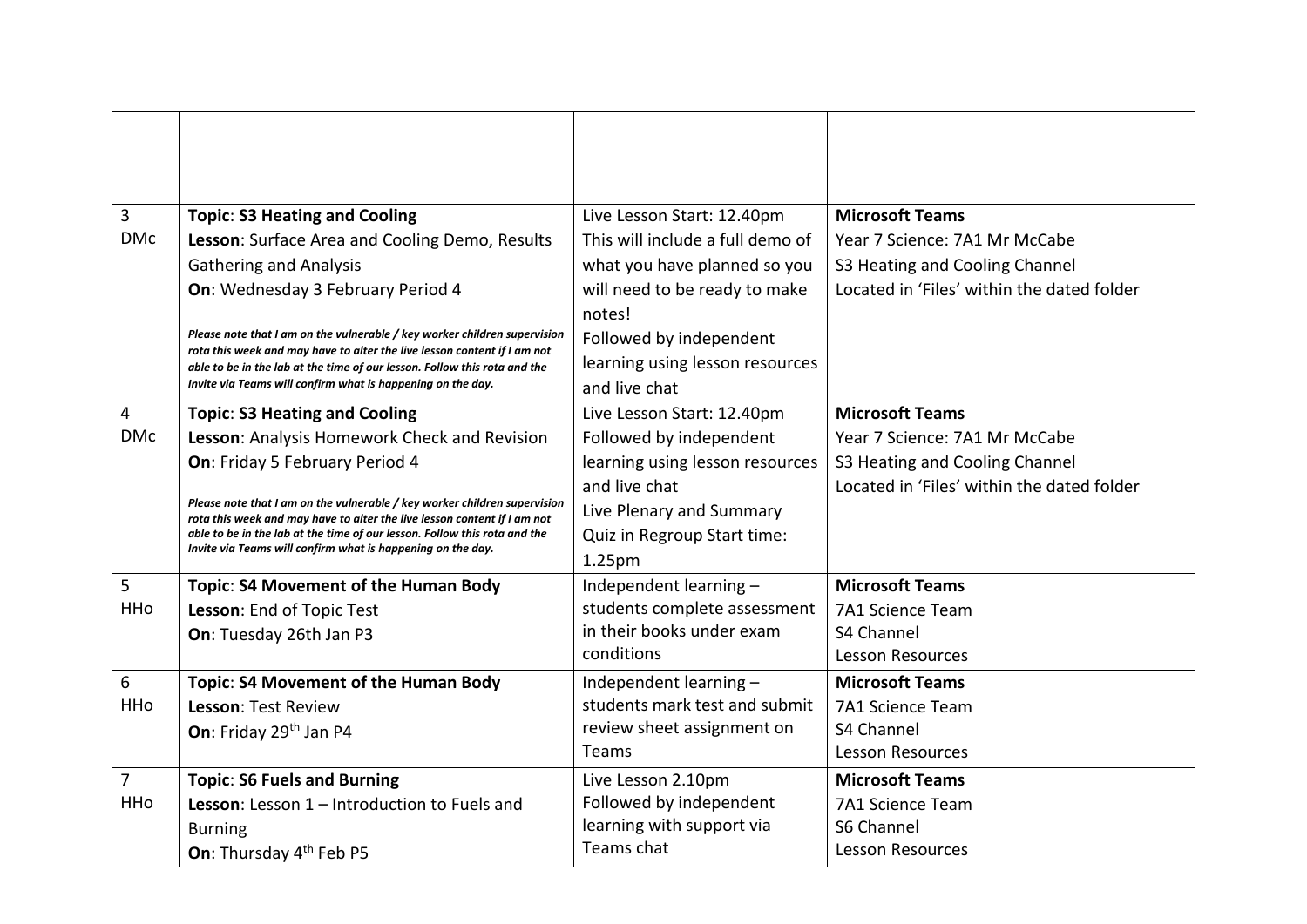**7aSc2 – Mr McCabe (DMc) and Mr Hall (JHa) Tutor group 7TC**

| Lesson         | <b>Title and Outline</b>                                                                                                                              | <b>Type of Lesson</b>            | <b>Location of lesson resources</b>        |
|----------------|-------------------------------------------------------------------------------------------------------------------------------------------------------|----------------------------------|--------------------------------------------|
| $\mathbf{1}$   | <b>Topic: S3 Heating and Cooling</b>                                                                                                                  | Live Lesson Start: 2.10pm        | <b>Microsoft Teams</b>                     |
| <b>DMc</b>     | Lesson: Surface Area and Cooling Planning                                                                                                             | Followed by independent          | Year 7 Science: 7A2 Mr McCabe              |
|                | On: Tuesday 26 January Period 5                                                                                                                       | learning using lesson resources  | S3 Heating and Cooling Channel             |
|                |                                                                                                                                                       | and live chat                    | Located in 'Files' within the dated folder |
|                |                                                                                                                                                       | Live Plenary and Summary         |                                            |
|                |                                                                                                                                                       | Regroup Start time: 2.45pm       |                                            |
| $\overline{2}$ | <b>Topic: S3 Heating and Cooling</b>                                                                                                                  | Live Lesson Start: 2.10pm        | <b>Microsoft Teams</b>                     |
| <b>DMc</b>     | Lesson: Surface Area and Cooling Demo, Results                                                                                                        | This will include a full demo of | Year 7 Science: 7A2 Mr McCabe              |
|                | <b>Gathering and Analysis</b>                                                                                                                         | what you have planned so you     | S3 Heating and Cooling Channel             |
|                | On: Monday 1 February Period 5                                                                                                                        | will need to be ready to make    | Located in 'Files' within the dated folder |
|                |                                                                                                                                                       | notes!                           |                                            |
|                | Please note that I am on the vulnerable / key worker children supervision<br>rota this week and may have to alter the live lesson content if I am not | Followed by independent          |                                            |
|                | able to be in the lab at the time of our lesson. Follow this rota and the                                                                             | learning using lesson resources  |                                            |
|                | Invite via Teams will confirm what is happening on the day.                                                                                           | and live chat                    |                                            |
| 3              | <b>Topic: S3 Heating and Cooling</b>                                                                                                                  | Live Lesson Start: 9.10am        | <b>Microsoft Teams</b>                     |
| <b>DMc</b>     | Lesson: Analysis Homework Check and Revision                                                                                                          | Followed by independent          | Year 7 Science: 7A2 Mr McCabe              |
|                | On: Tuesday 2 February Period 1                                                                                                                       | learning using lesson resources  | S3 Heating and Cooling Channel             |
|                |                                                                                                                                                       | and live chat                    | Located in 'Files' within the dated folder |
|                | Please note that I am on the vulnerable / key worker children supervision<br>rota this week and may have to alter the live lesson content if I am not | Live Plenary and Summary         |                                            |
|                | able to be in the lab at the time of our lesson. Follow this rota and the                                                                             | Quiz in Regroup Start time:      |                                            |
|                | Invite via Teams will confirm what is happening on the day.                                                                                           | 9.55am                           |                                            |
| 4              | Analysis of experimental results, and conclusion                                                                                                      | Live lesson followed by          | TEAMS - "S4 Movement in the human body"    |
| JHa            |                                                                                                                                                       | independent work                 | channel - Lesson resources                 |
|                |                                                                                                                                                       |                                  |                                            |
|                |                                                                                                                                                       |                                  |                                            |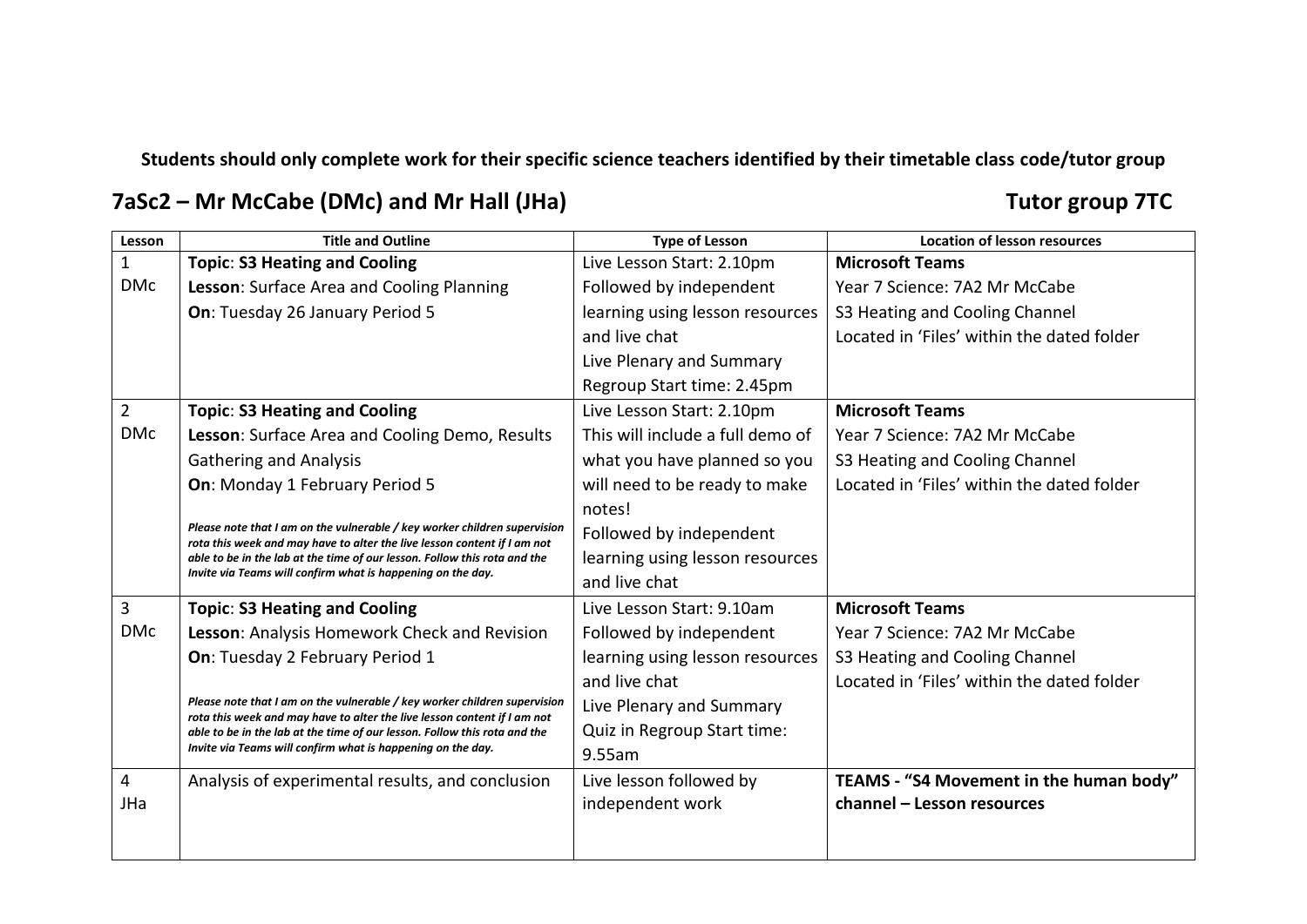| 5.<br>JHa | <b>Revision Quiz</b>      | Live lesson followed by<br>independent work on a<br>"forms" assessment | TEAMS - "S4 Movement in the human body"<br>channel - Lesson resources |
|-----------|---------------------------|------------------------------------------------------------------------|-----------------------------------------------------------------------|
| 6<br>JHa  | Revision for the S4 test  | Live lesson followed by<br>independent work                            | TEAMS - "S4 Movement in the human body"<br>channel - Lesson resources |
| JHa       | Students take the S4 test | Live lesson followed by<br>independent work                            | TEAMS - "S4 Movement in the human body"<br>channel - Lesson resources |

## **7aSc3 – Mr Payne (RP) and Mr Keene (SK) Tutor group 7AHB**

| Lesson         | <b>Title and Outline</b> | <b>Type of Lesson</b> | <b>Location of lesson resources</b> |
|----------------|--------------------------|-----------------------|-------------------------------------|
| 1              | Topic: S3 Heating        | Live lesson           | Teams - Class Notebook              |
| <b>RP</b>      | and Cooling              |                       |                                     |
|                | Title: Heating           |                       |                                     |
|                | and Cooling              |                       |                                     |
|                | curves                   |                       |                                     |
|                | Tuesday 26 <sup>th</sup> |                       |                                     |
|                | January Lesson           |                       |                                     |
|                | 3                        |                       |                                     |
|                |                          |                       |                                     |
|                |                          |                       |                                     |
| $\overline{2}$ | Topic: S3 Heating        | Online                | Teams - Class Notebook              |
| <b>RP</b>      | and Cooling              | worksheet             |                                     |
|                | Title: Expansion         | provided -            |                                     |
|                | and Contraction          | Mixture of            |                                     |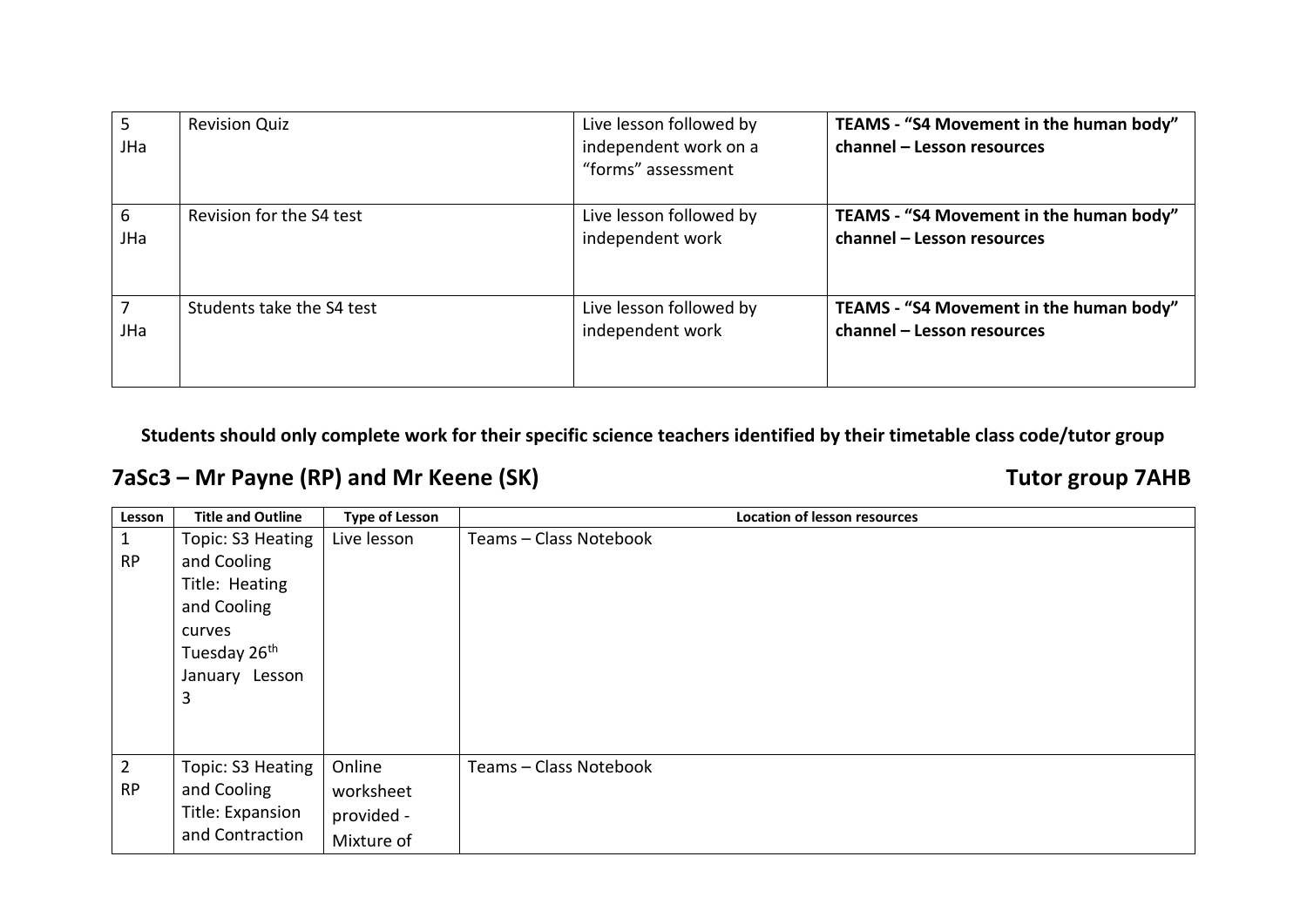| $\mathbf{3}$   | Thursday 28 <sup>th</sup><br>January Lesson<br>5<br>Topic: S3 Heating         | video clips, fill<br>in the blanks<br>and other<br>question types.<br>Marked by<br>teacher.<br>Online test | Teams - Class Notebook                                                        |
|----------------|-------------------------------------------------------------------------------|------------------------------------------------------------------------------------------------------------|-------------------------------------------------------------------------------|
| <b>RP</b>      | and Cooling<br><b>Title: Test</b><br>Thursday 4 <sup>th</sup> Feb<br>Lesson 2 |                                                                                                            |                                                                               |
| $\overline{4}$ | Topic: S4                                                                     | Independent                                                                                                | Teams folder - powerpoint/pdf                                                 |
| <b>SK</b>      | Movement and                                                                  | activities                                                                                                 | https://sted365.sharepoint.com/:f:/r/sites/Science/Shared%20Documents/S04%20- |
| &<br>LB        | the Human body                                                                | where students                                                                                             | %20Movement%20and%20the%20human%20body/Mr%20Keene?csf=1&web=1&e=OMdWMt        |
|                | <b>Title: Taste</b>                                                           | use data to                                                                                                |                                                                               |
|                | Wednesday                                                                     | identify the                                                                                               |                                                                               |
|                | 27 <sup>th</sup> Jan Period 4                                                 | proportions of                                                                                             |                                                                               |
|                | Students identify                                                             | food groups in                                                                                             |                                                                               |
|                | the food groups                                                               | those foods we                                                                                             |                                                                               |
|                | that encourage                                                                | find hard to                                                                                               |                                                                               |
|                | us to pick                                                                    | resist. Work to                                                                                            |                                                                               |
|                | unhealthy                                                                     | be completed                                                                                               |                                                                               |
|                | options and the                                                               | in exercise                                                                                                |                                                                               |
|                | reasoning behind                                                              | books.                                                                                                     |                                                                               |
|                | this. Design an                                                               |                                                                                                            |                                                                               |
|                | experiment that                                                               |                                                                                                            |                                                                               |
|                | would enable us                                                               |                                                                                                            |                                                                               |
|                | to compare the                                                                |                                                                                                            |                                                                               |
|                | senses of smell                                                               |                                                                                                            |                                                                               |
|                | and taste.                                                                    |                                                                                                            |                                                                               |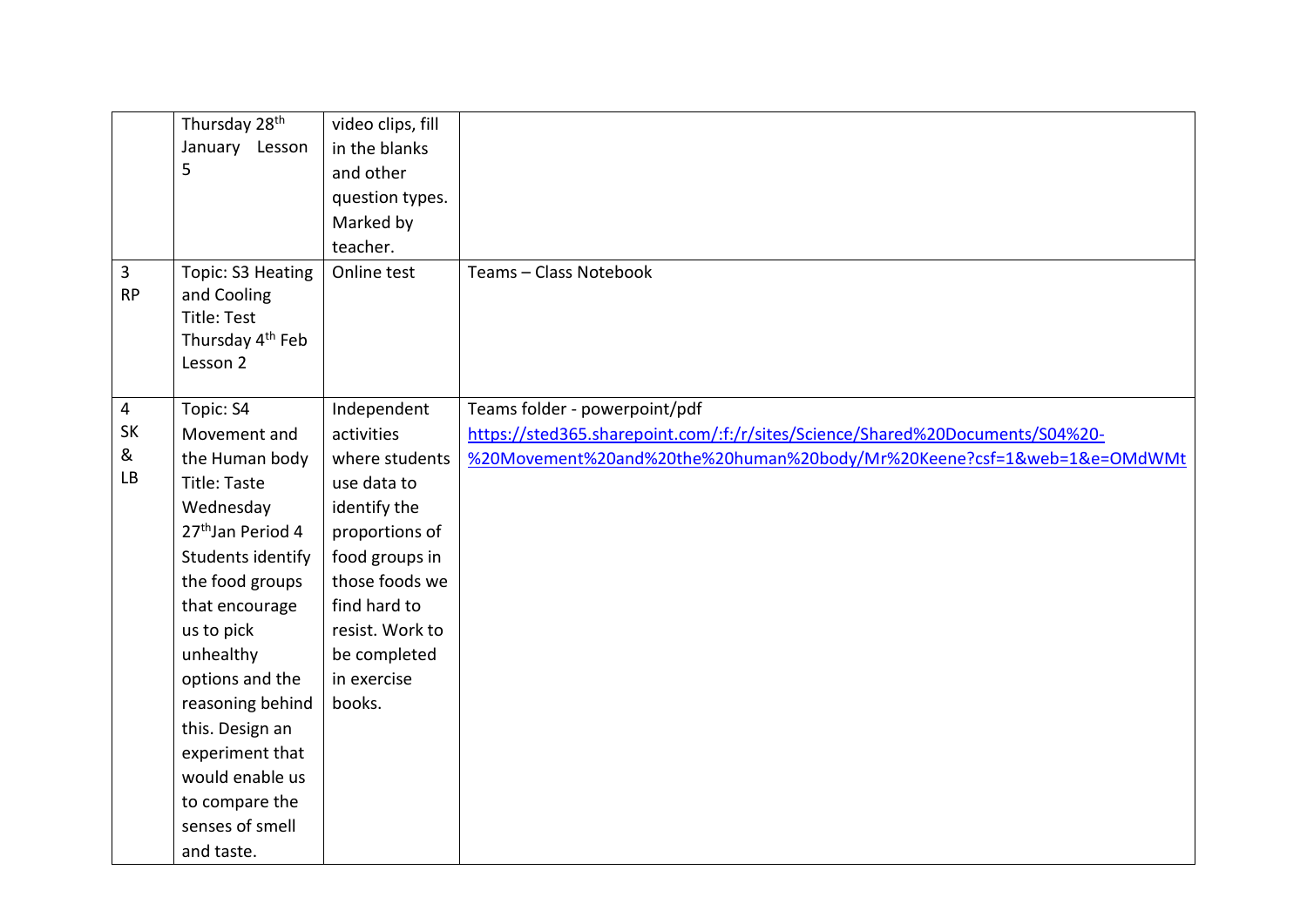| 5<br><b>SK</b><br>&<br><b>LB</b>   | Topic: S4<br>Movement and<br>the Human body<br>Title: Smell<br>Monday 1st<br><b>February Period</b><br>$\mathbf 1$<br>Analyse data to<br>identify whether<br>boys or girls have<br>a better sense of<br>smell. Outline<br>how our sense of<br>smell is able to<br>protect us from<br>harm and<br>consider<br>examples. | Live lesson on<br>Teams<br>09:15 until<br>10:00 | Teams folder - powerpoint/pdf<br>https://sted365.sharepoint.com/:f:/r/sites/Science/Shared%20Documents/S04%20-<br>%20Movement%20and%20the%20human%20body/Mr%20Keene?csf=1&web=1&e=OMdWMt |
|------------------------------------|------------------------------------------------------------------------------------------------------------------------------------------------------------------------------------------------------------------------------------------------------------------------------------------------------------------------|-------------------------------------------------|------------------------------------------------------------------------------------------------------------------------------------------------------------------------------------------|
| $\sqrt{6}$<br><b>SK</b><br>&<br>LB | Topic: S4<br>Movement and<br>the Human body<br>Title: Effect of<br>drugs upon the<br>human senses                                                                                                                                                                                                                      | Live lesson on<br>Teams<br>10:15 until<br>11:00 | Teams folder - powerpoint/pdf<br>https://sted365.sharepoint.com/:f:/r/sites/Science/Shared%20Documents/S04%20-<br>%20Movement%20and%20the%20human%20body/Mr%20Keene?csf=1&web=1&e=OMdWMt |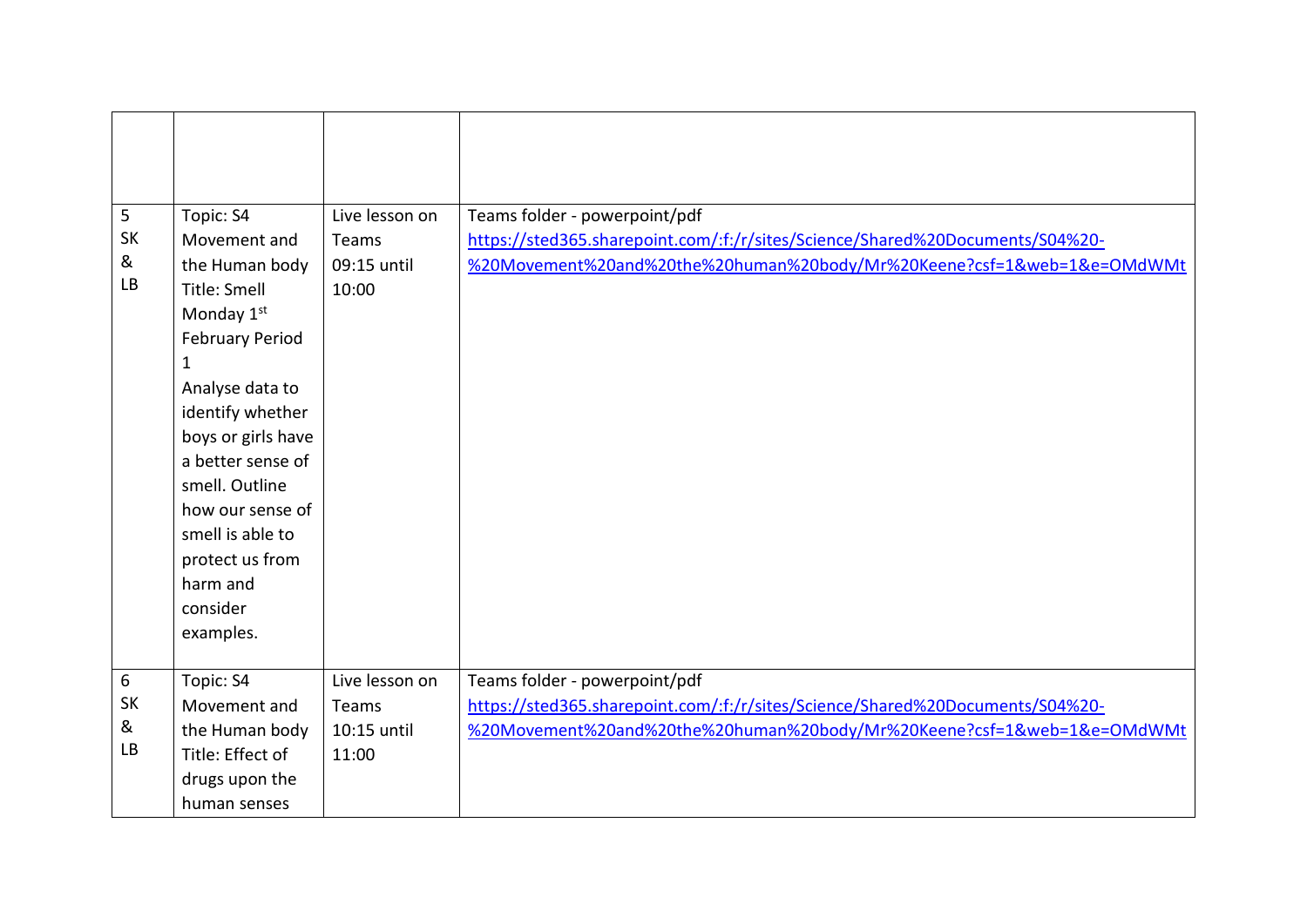|                                        | Tuesday2 <sup>nd</sup><br><b>February Period</b><br>$\overline{2}$<br>Explore the<br>effect of legal<br>drugs upon the<br>nervous system<br>and compare to<br>the effects of<br>illegal drugs.                                                     |                                                                                                                                                            |                                                                                                                                                                                          |
|----------------------------------------|----------------------------------------------------------------------------------------------------------------------------------------------------------------------------------------------------------------------------------------------------|------------------------------------------------------------------------------------------------------------------------------------------------------------|------------------------------------------------------------------------------------------------------------------------------------------------------------------------------------------|
| $\overline{7}$<br><b>SK</b><br>&<br>LB | Topic: S4<br>Movement and<br>the Human body<br>Title: How and<br>why task<br>Friday5 <sup>th</sup><br><b>February Period</b><br>5<br>Compare and<br>evaluate a string<br>puppet as a<br>model for human<br>bone, muscle<br>and sensory<br>systems. | Independent<br>activities<br>where students<br>use compare<br>the string<br>puppet and the<br>human body.<br>Work to be<br>completed in<br>exercise books. | Teams folder - powerpoint/pdf<br>https://sted365.sharepoint.com/:f:/r/sites/Science/Shared%20Documents/S04%20-<br>%20Movement%20and%20the%20human%20body/Mr%20Keene?csf=1&web=1&e=OMdWMt |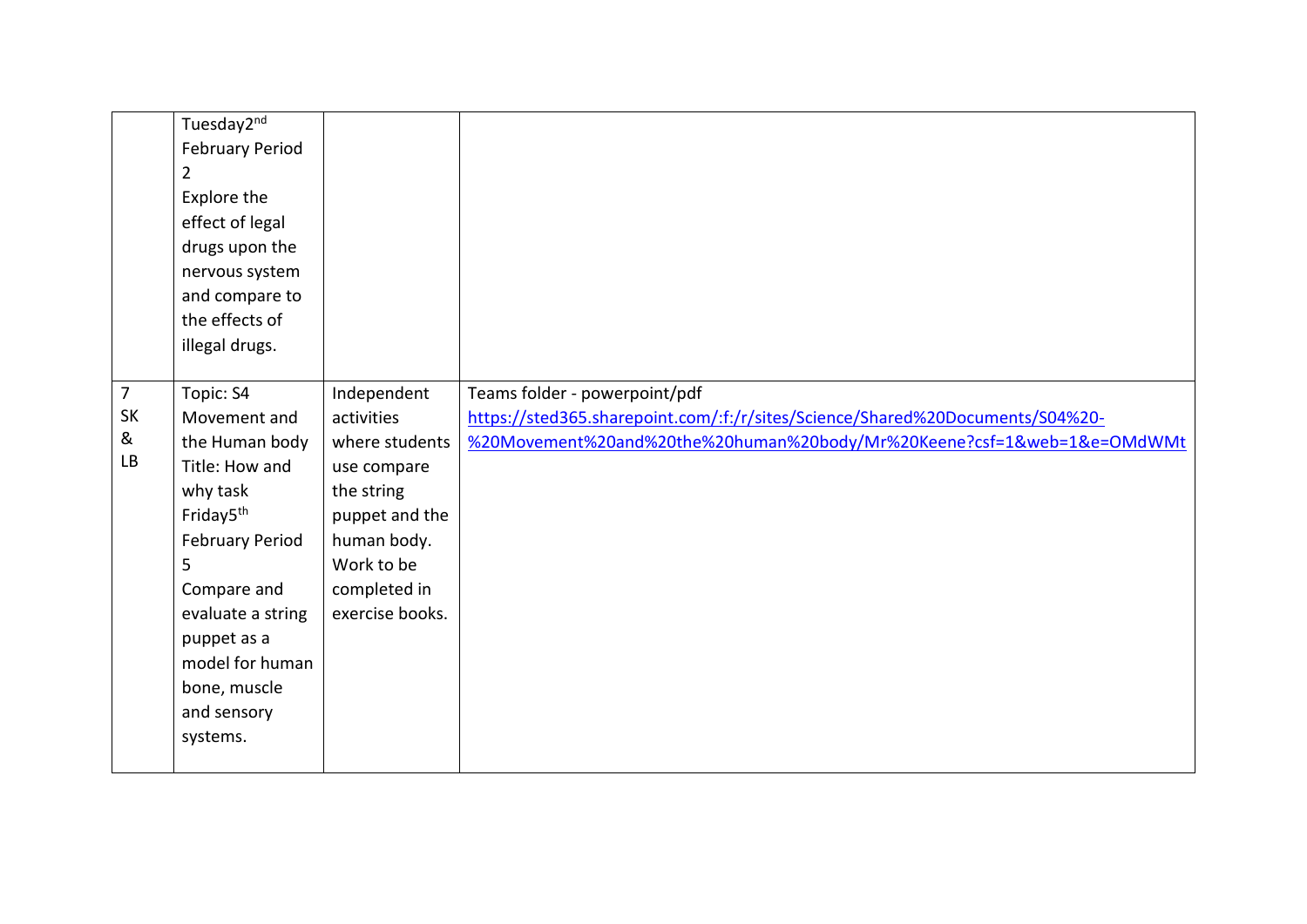### **7lSc1 – Mr Dell (SD) and Mr Harris (RHa) Tutor group 7LK (now 7SK)**

| Lesson         | <b>Title and Outline</b>                             | <b>Type of Lesson</b>       | <b>Location of lesson resources</b>          |
|----------------|------------------------------------------------------|-----------------------------|----------------------------------------------|
| $\mathbf{1}$   | <b>Topic: S3 Heating and Cooling</b>                 | Independent learning        | Tasks set on the 7L1 Microsoft Teams Channel |
| <b>SD</b>      | Lesson: Heat transfer by radiation                   |                             |                                              |
|                | On: Monday 25 <sup>th</sup> January - Period 4       |                             |                                              |
|                | Students will learn how heat reaches the Earth       |                             |                                              |
|                | from the Sun through space even though it is a       |                             |                                              |
|                | vacuum.                                              |                             |                                              |
| $\overline{2}$ | <b>Topic: S3 Heating and Cooling</b>                 | Live lesson                 | 7L1 Microsoft Teams Channel                  |
| SD             | Lesson: Heat transfer by radiation                   |                             | Start time 12:40                             |
|                | On: Friday 29 <sup>th</sup> January - Period 4       |                             |                                              |
|                | A review of the previous learning on convection      |                             |                                              |
|                | and radiation                                        |                             |                                              |
| $\mathbf{3}$   | <b>Topic: S3 Heating and Cooling</b>                 | Independent learning        | Tasks set on the 7L1 Microsoft Teams Channel |
| <b>SD</b>      | Lesson: Insulation                                   |                             |                                              |
|                | <b>On:</b> Tuesday $2^{nd}$ February – Period 3      |                             |                                              |
|                | Students will learn how to prevent heat loss by      |                             |                                              |
|                | investigating the different insulating properties of |                             |                                              |
|                | different materials                                  |                             |                                              |
| $\overline{4}$ | Topic - S6 Fuels and burning                         | PowerPoint on the Team will | Team: 7L1 Science 2020 - Mr Harris           |
| RHa            | Lesson S6.2 Combustion                               | guide the students' tasks.  | Channel: S6 - Fuels and burning              |
|                | Students will find out about the fire triangle and   | Live lessons will be booked |                                              |
|                | think about how the size of a beaker might affect    | where appropriate.          |                                              |
|                | the time it takes a candle to go out.                |                             |                                              |
| 5              | Topic - S6 Fuels and burning                         | PowerPoint on the Team will | Team: 7L1 Science 2020 - Mr Harris           |
| RHa            | Lesson S6.3 Products of combustion                   | guide the students' tasks.  | Channel: S6 - Fuels and burning              |
|                | Students will learn about what is formed when        | Live lessons will be booked |                                              |
|                | substances burn.                                     | where appropriate.          |                                              |
|                |                                                      |                             |                                              |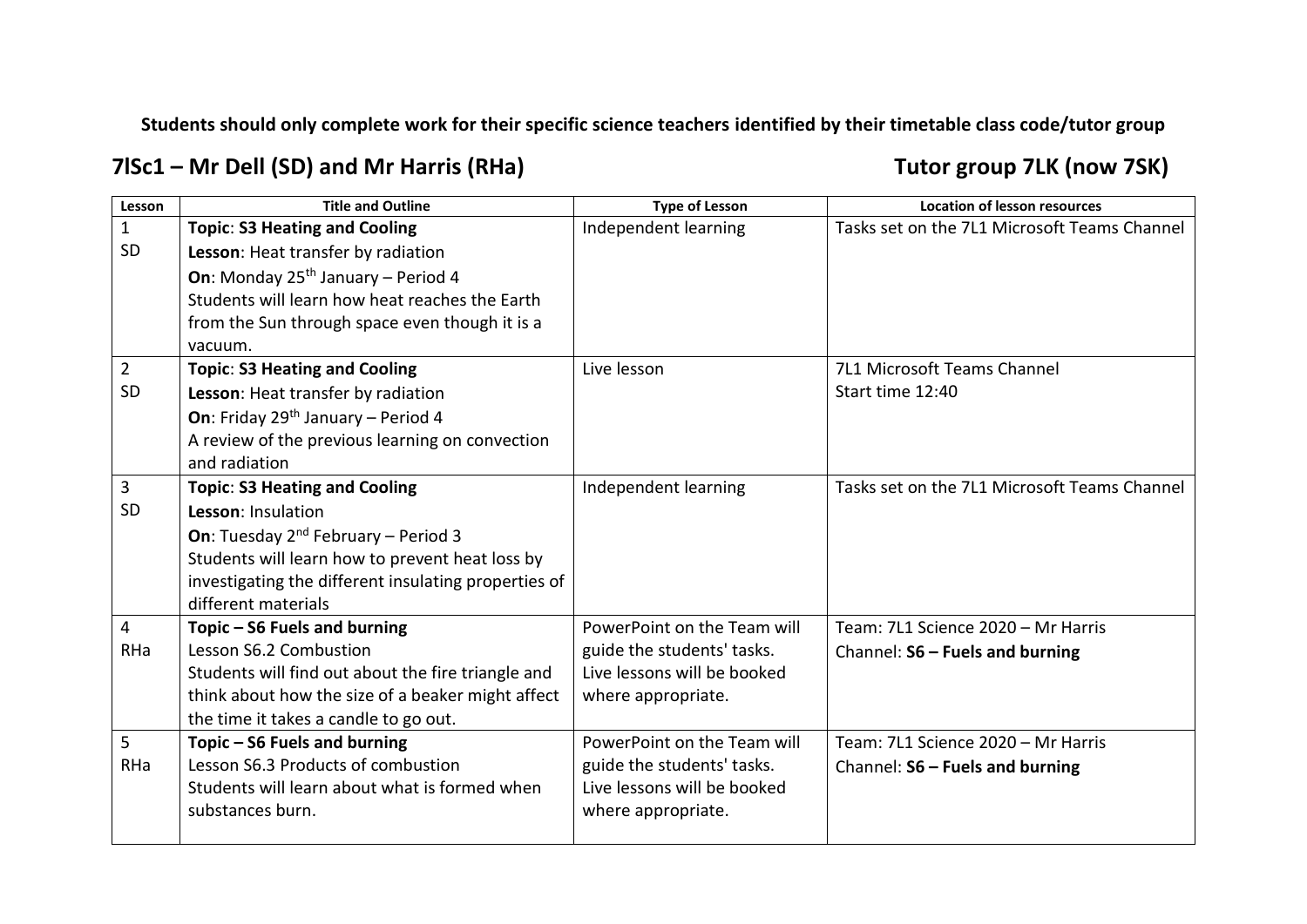| 6   | Topic – S6 Fuels and burning                   | PowerPoint on the Team will | Team: 7L1 Science 2020 - Mr Harris |
|-----|------------------------------------------------|-----------------------------|------------------------------------|
| RHa | Lesson S6.4 +5 Oxidation of metals             | guide the students' tasks.  | Channel: S6 - Fuels and burning    |
|     | Students will learn about what happens when a  | Live lessons will be booked |                                    |
|     | metal reacts with oxygen.                      | where appropriate.          |                                    |
|     |                                                |                             |                                    |
|     | Topic $-$ S6 Fuels and burning                 | PowerPoint on the Team will | Team: 7L1 Science 2020 - Mr Harris |
| RHa | Lesson S6.4 +5 Oxidation of metals             | guide the students' tasks.  | Channel: S6 - Fuels and burning    |
|     | Students will consolidate their understanding  | Live lessons will be booked |                                    |
|     | from the last lesson with some method writing, | where appropriate.          |                                    |
|     | drawing and data analysis.                     |                             |                                    |

**7lSc2 – Mrs Power (APo) and Mrs Horman (HHo) Tutor group 7DB**

| Lesson         | <b>Title and Outline</b>                        | <b>Type of Lesson</b>          | <b>Location of lesson resources</b>    |
|----------------|-------------------------------------------------|--------------------------------|----------------------------------------|
|                | Topic: S3 Heating and Cooling                   | <b>Consolidation Lesson</b>    | Team 7L2 Science with Mrs Power $-$ S3 |
| APo            | Lesson: Thermometers                            |                                | Heating and Cooling Channel - Lesson   |
|                | Tuesday 26 Jan Period 3                         |                                | Resources - Mrs Power folder           |
| $\overline{2}$ | Topic: S3 Heating and Cooling                   | Live Lesson                    | Team 7L2 Science with Mrs Power $-$ S3 |
| APo            | Lesson: Problems with Expansion and Contraction | $2:10-2:50$                    | Heating and Cooling Channel - Lesson   |
|                | Wednesday 27 Jan Period 5                       |                                | Resources - Mrs Power folder           |
| 3              | Topic: S3 Heating and Cooling                   | Live Lesson                    | Team 7L2 Science with Mrs Power $-$ S3 |
| APo            | Lesson: Surface area and cooling - planning     | 12:40-1:20                     | Heating and Cooling Channel - Lesson   |
|                | Wednesday 3 Feb Period 4                        |                                | Resources - Mrs Power folder           |
| 4              | Topic: S3 Heating and Cooling                   | Consolidation/Practical Lesson | Team 7L2 Science with Mrs Power $-$ S3 |
| APo            | Lesson: Surface area and cooling - obtaining    | - see PowerPoint               | Heating and Cooling Channel - Lesson   |
|                | Friday 5 Feb Period 3                           |                                | Resources - Mrs Power folder           |
|                |                                                 |                                |                                        |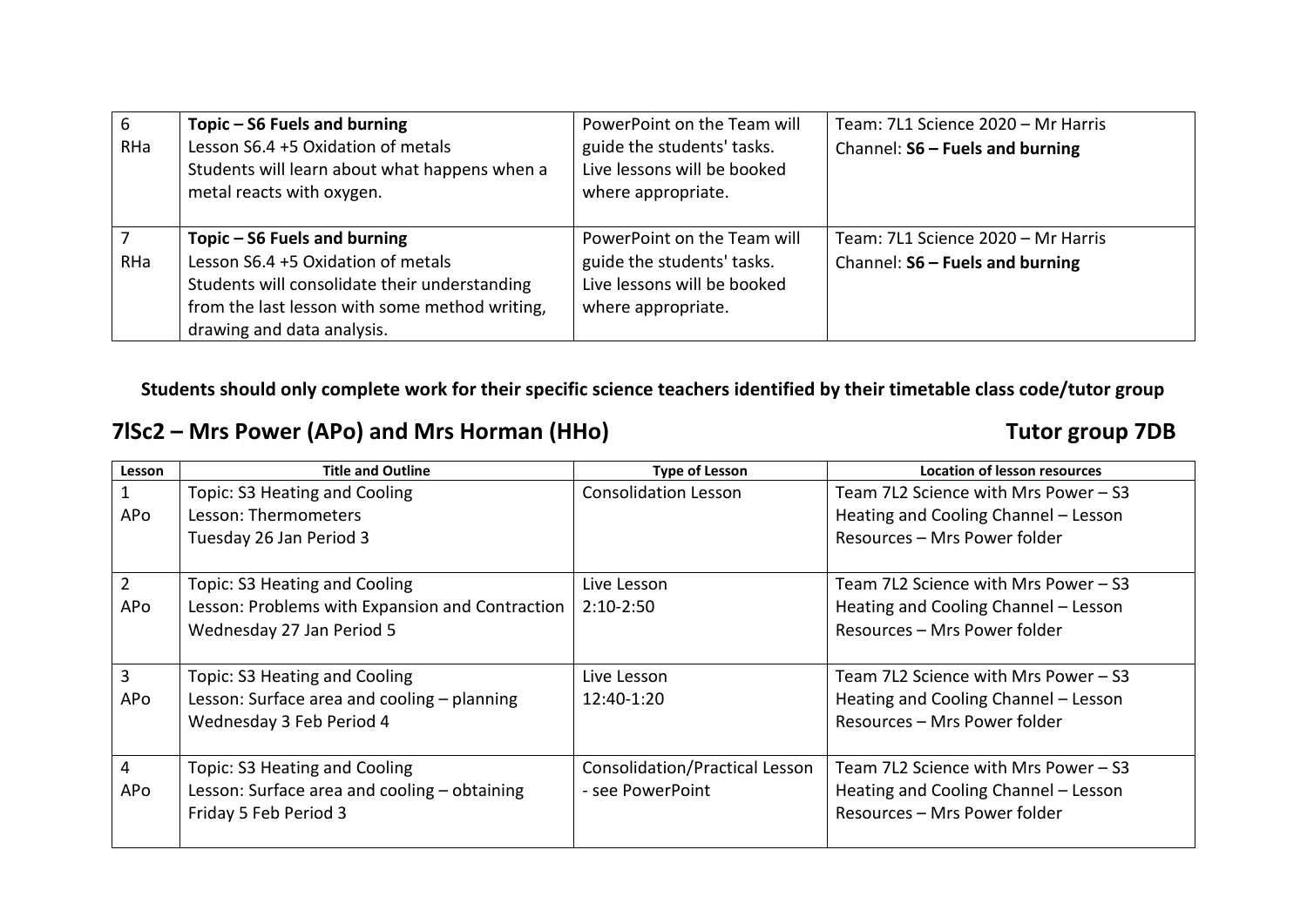|                | Students complete practical at home safely in the<br>presence of an adult |                               |                         |
|----------------|---------------------------------------------------------------------------|-------------------------------|-------------------------|
| 5              | Topic: S4 Movement of the Human Body                                      | Live Lesson 11.40am           | <b>Microsoft Teams</b>  |
| HHo            | <b>Lesson: Revision</b>                                                   | Followed by independent       | <b>7L2 Science Team</b> |
|                | On: Monday 25th Jan P3                                                    | learning with support via     | S4 Channel              |
|                |                                                                           | Teams chat                    | <b>Lesson Resources</b> |
| 6              | Topic: S4 Movement of the Human Body                                      | Independent learning -        | <b>Microsoft Teams</b>  |
| HHo            | Lesson: End of Topic Test                                                 | students complete assessment  | <b>7L2 Science Team</b> |
|                | On: Monday 1st Feb P5                                                     | in their books under exam     | S4 Channel              |
|                |                                                                           | conditions                    | Lesson Resources        |
| $\overline{7}$ | Topic: S4 Movement of the Human Body                                      | Independent learning -        | <b>Microsoft Teams</b>  |
| HHo            | <b>Lesson: Test Review</b>                                                | students mark test and submit | <b>7L2 Science Team</b> |
|                | On: Tuesday 2 <sup>nd</sup> Feb P1                                        | review sheet assignment on    | S4 Channel              |
|                |                                                                           | Teams                         | <b>Lesson Resources</b> |

### **7lSc3 – Mr Payne (RP) and Mrs Horman (HHo) Tutor group 7KT**

| Lesson    | <b>Title and Outline</b>                    | <b>Type of Lesson</b>           | <b>Location of lesson resources</b> |
|-----------|---------------------------------------------|---------------------------------|-------------------------------------|
|           | Topic: S3 Heating and Cooling               | Live lesson                     | Teams – Class Notebook              |
| <b>RP</b> | Title: Heating and Cooling curves           |                                 |                                     |
|           | Tuesday 26 <sup>th</sup> January Lesson 5   |                                 |                                     |
|           |                                             |                                 |                                     |
|           |                                             |                                 |                                     |
| 2         | Topic: S3 Heating and Cooling               | Online worksheet provided -     | Teams - Class Notebook              |
| <b>RP</b> | Title: Expansion and Contraction            | Mixture of video clips, fill in |                                     |
|           | Wednesday 27 <sup>th</sup> January Lesson 5 | the blanks and other question   |                                     |
|           |                                             | types. Marked by teacher.       |                                     |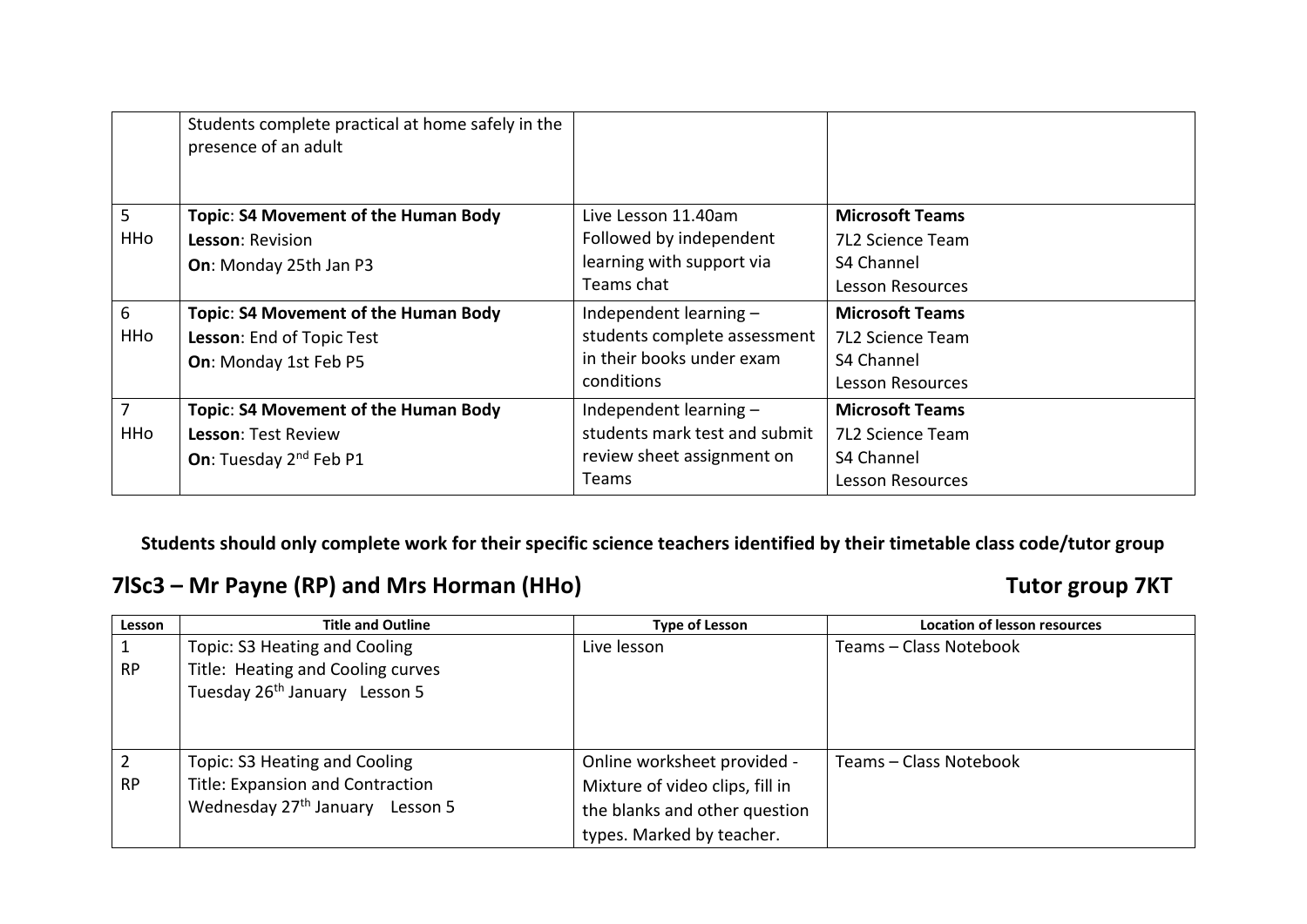| $\overline{3}$  | Topic: S3 Heating and Cooling                | Online worksheet provided -     | Teams - Class Notebook  |
|-----------------|----------------------------------------------|---------------------------------|-------------------------|
| <b>RP</b>       | Title: Revision                              | Mixture of video clips, fill in |                         |
|                 | Friday 29 <sup>th</sup> January Lesson 3     | the blanks and other question   |                         |
|                 |                                              | types. Marked by teacher.       |                         |
| 4               | Topic: S3 Heating and Cooling                | Online test                     | Teams - Class Notebook  |
| <b>RP</b>       | Title: Test                                  |                                 |                         |
|                 | Monday 4 <sup>th</sup> Feb Lesson 2          |                                 |                         |
|                 |                                              |                                 |                         |
| $5\overline{)}$ | Topic: S4 Movement of the Human Body         | Independent learning -          | <b>Microsoft Teams</b>  |
| HHo             | Lesson: End of Topic Test                    | students complete assessment    | 7L3 Science Team        |
|                 | On: Monday 25 <sup>th</sup> Jan P5           | in their books under exam       | S4 Channel              |
|                 |                                              | conditions                      | <b>Lesson Resources</b> |
| 6               | Topic: S4 Movement of the Human Body         | Independent learning -          | <b>Microsoft Teams</b>  |
| HHo             | Lesson: Test Review                          | students mark test and submit   | 7L3 Science Team        |
|                 | On: Tuesday 2 <sup>nd</sup> Feb P2           | review sheet assignment on      | S4 Channel              |
|                 |                                              | Teams                           | <b>Lesson Resources</b> |
| $\overline{7}$  | <b>Topic: S6 Fuels and Burning</b>           | Live Lesson 10.10am             | <b>Microsoft Teams</b>  |
| HHo             | Lesson: Lesson 1 - Introduction to Fuels and | Followed by independent         | 7L3 Science Team        |
|                 | <b>Burning</b>                               | learning with support via       | S6 Channel              |
|                 | On: Friday 5 <sup>th</sup> Feb P2            | Teams chat                      | <b>Lesson Resources</b> |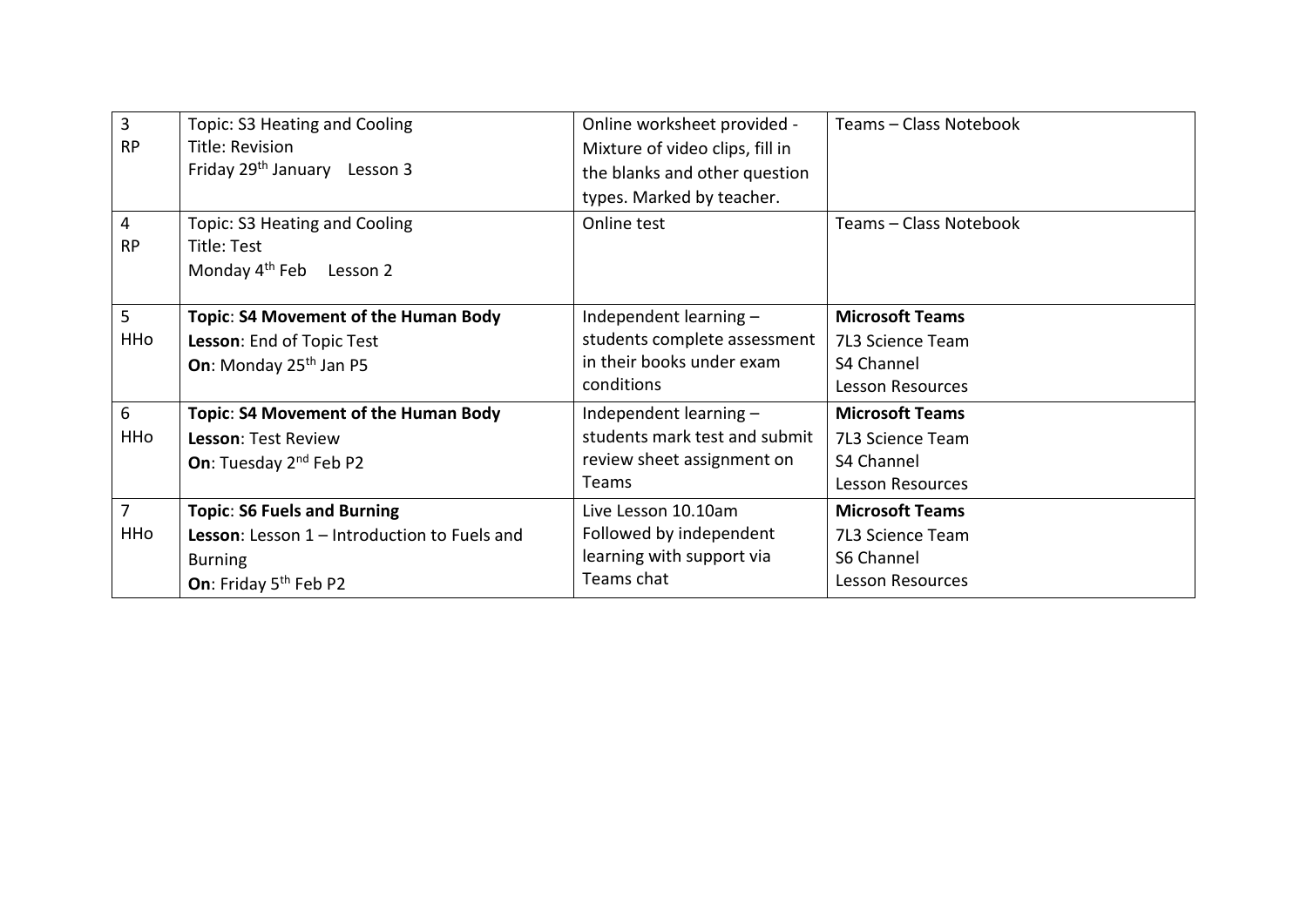| <b>SUBJECT</b> | Geography | <b>YEAR GROUP</b> | <b>WEEKS</b> | 25 <sup>th</sup> Jan 2021 Week B |
|----------------|-----------|-------------------|--------------|----------------------------------|
|                |           |                   |              | $1st$ Feb 2021 Week A            |

| Lesson | <b>Title and Outline</b>                                                                                                                                                                                                | <b>Type of Lesson</b>                                                                                          | <b>Location of lesson resources</b>                                                                                                                      |
|--------|-------------------------------------------------------------------------------------------------------------------------------------------------------------------------------------------------------------------------|----------------------------------------------------------------------------------------------------------------|----------------------------------------------------------------------------------------------------------------------------------------------------------|
|        | Weather & climate of the UK - Weather<br>associated with low pressure                                                                                                                                                   | Flipped Learning lesson.<br>Students will be pre-learning<br>knowledge in preparation for<br>their live lesson | Students to check Microsoft Teams. These will<br>be made available by their subject teacher via<br>their class Microsoft Teams page                      |
|        | An interactive lesson with their class teacher,<br>checking understanding of the flipped learning<br>and modelling the skills needed to tackle<br>questions effectively ready to do these for<br>themselves next lesson | Live lesson                                                                                                    | Students to check Microsoft Teams. An<br>invitation will be sent to join this lesson by<br>their subject teacher via their class Microsoft<br>Teams page |
|        | Answering exam style questions. These will be<br>need to be submitted to their teacher via<br>Microsoft Teams for assessment and feedback                                                                               | Assessment                                                                                                     | Students to check Microsoft Teams. This will<br>be set via an assignment by their subject<br>teacher via their class Microsoft Teams page                |

| <b>SUBJECT</b> | <b>History</b> | <b>YEAR GROUP</b> | <b>WEEKS</b> | <sup> </sup> 25 <sup>th</sup> Jan 2021 Week B |
|----------------|----------------|-------------------|--------------|-----------------------------------------------|
|                |                |                   |              | 1st Feb 2021 Week A                           |

| How dark were the Dark Ages? The arrival of    | Live and consolidation | Invitation in TEAMS channel                                   |
|------------------------------------------------|------------------------|---------------------------------------------------------------|
| the Anglo-Saxons                               |                        |                                                               |
|                                                |                        | https://classroom.thenational.academy/lessons/the-arrival-of- |
| Students will learn about the migration of the |                        | the-anglo-saxons-c5j68c                                       |
| Anglo-Saxons to Britain from northern          |                        |                                                               |
| Germany                                        |                        | Topic 2A – The Romans and Anglo-Saxons L4 The Arrival of the  |
|                                                |                        | Anglo-Saxons                                                  |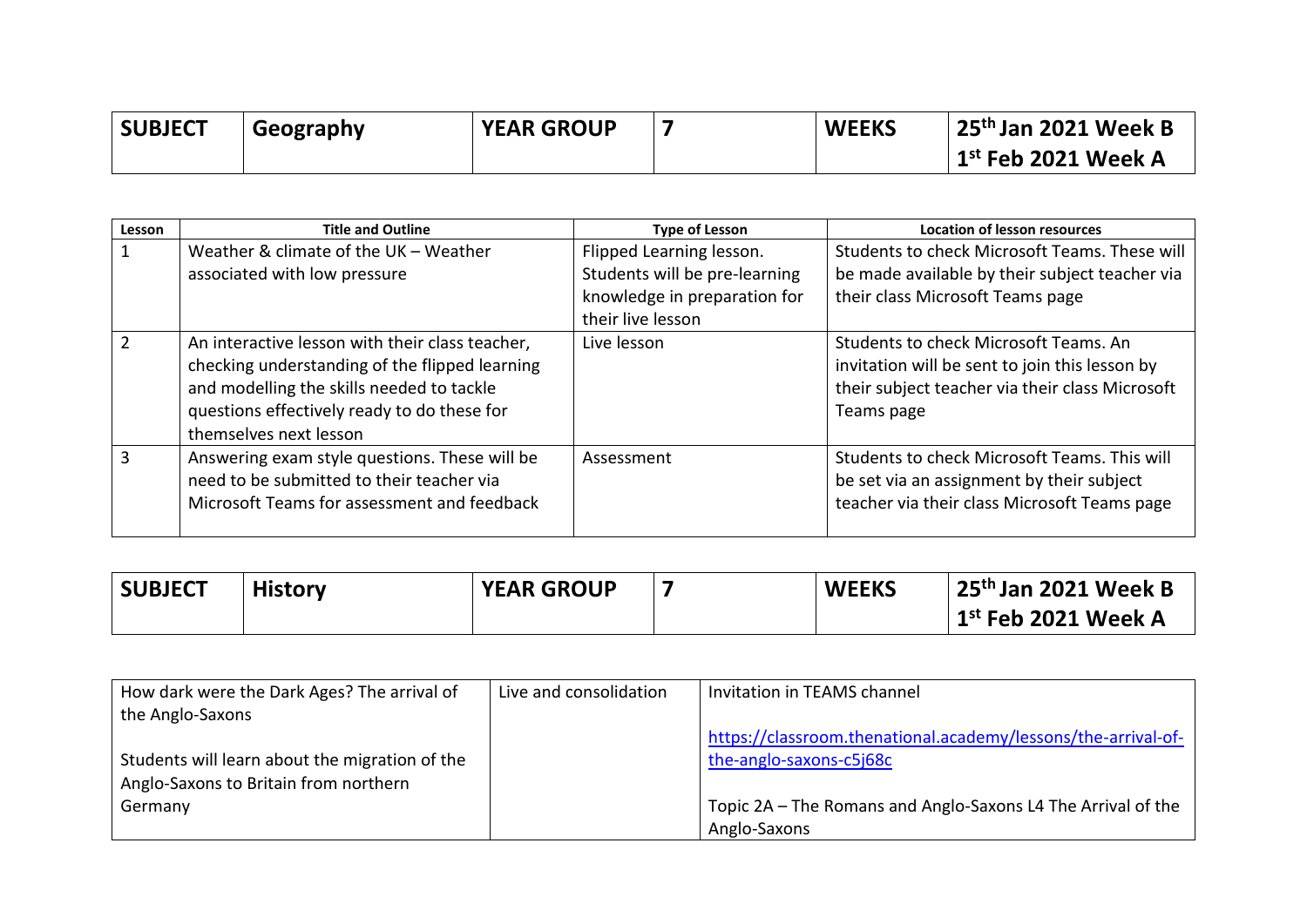| How dark were the Dark Ages? Anglo-Saxon<br>society                                                                       | Independent             | Lesson set on TEAMS page - available via Oak National<br>Academy                                                                                                                            |
|---------------------------------------------------------------------------------------------------------------------------|-------------------------|---------------------------------------------------------------------------------------------------------------------------------------------------------------------------------------------|
| How was Anglo-Saxon society structured and<br>what was life like for Anglo-Saxon men and<br>women.                        |                         | https://classroom.thenational.academy/lessons/anglo-saxon-<br>society-75k38c                                                                                                                |
|                                                                                                                           |                         | Topic 2A - The Romans and Anglo-Saxons L5 Anglo-Saxon<br>Society                                                                                                                            |
| How dark were the Dark Ages? The Anglo-<br>Saxon Kingdoms                                                                 | <b>Flipped learning</b> | Lesson set on TEAMS page - available via Oak National<br>Academy                                                                                                                            |
| Students will learn about the different tribes<br>that arrived to form the heptarchy of Anglo-<br>Saxon kingdoms.         |                         | https://classroom.thenational.academy/lessons/the-anglo-<br>saxon-kingdoms-c5jkgt                                                                                                           |
|                                                                                                                           |                         | Topic 2A - The Romans and Anglo-Saxons L6 The Anglo-Saxon<br>kingdoms                                                                                                                       |
| How dark were the Dark Ages? Was Anglo<br>Saxon England a golden age for all?                                             | Live and consolidation  | Invitation in TEAMS channel                                                                                                                                                                 |
| Students will use sources to decide whether we<br>can argue that the Anglo Saxon era should be<br>called the "dark ages". |                         | Task sheet can be found on sharepoint under "year 7", under<br>topic 2A, lesson 9.<br>https://sted365.sharepoint.com/sites/StEdwardsHistory2/Site<br>Pages/Year-7-Power-and-the-people.aspx |
| How dark were the Dark Ages? End of topic<br>quiz                                                                         | Assessment              | Link will be posted to "assignments" on your teams pages.                                                                                                                                   |
| Consolidation of learning on the Dark Ages,<br>using knowledge from previous learning.                                    |                         |                                                                                                                                                                                             |
| Did the Normans bring a "truckload of<br>trouble"?                                                                        | <b>Flipped learning</b> | Lesson set on TEAMS page.                                                                                                                                                                   |
| The Battle of Hastings                                                                                                    |                         | Complete the video sheet on sharepoint (linked to your teams)<br>under topic 3, lesson 1 "The Battle of Hastings"                                                                           |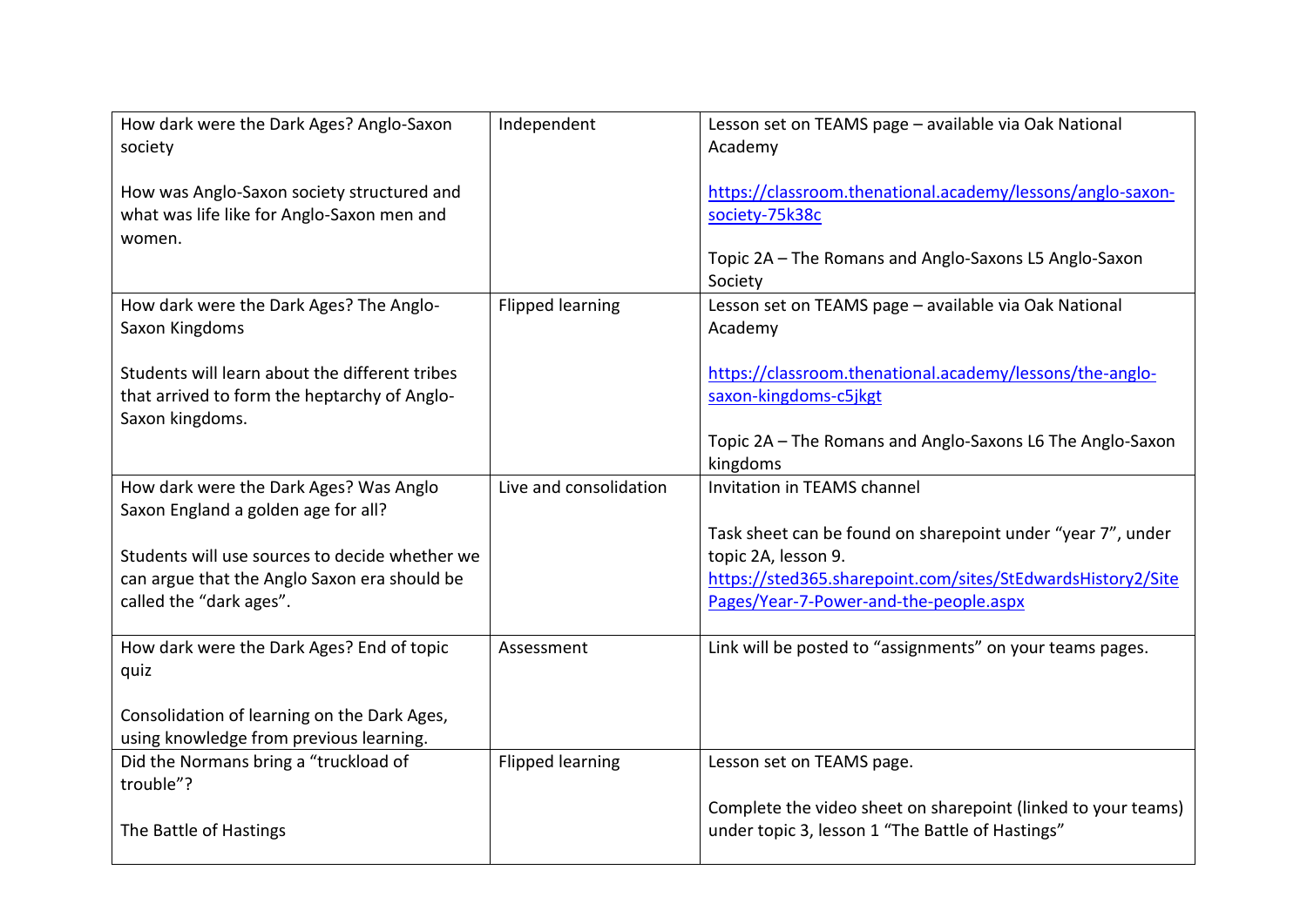|  | https://sted365.sharepoint.com/sites/StEdwardsHistory2/Site<br>Pages/Year-7-Power-and-the-people.aspx |
|--|-------------------------------------------------------------------------------------------------------|
|  |                                                                                                       |

| <b>SUBJECT</b> | <b>French</b> | <b>YEAR GROUP</b> | <b>WEEKS</b> | $\frac{1}{2}$ 25 <sup>th</sup> Jan 2021 Week B |
|----------------|---------------|-------------------|--------------|------------------------------------------------|
|                |               |                   |              | $1st$ Feb 2021 Week A                          |

| Lesson         | <b>Title and Outline</b>                                                                                                                                                        | <b>Type of Lesson</b> | <b>Location of lesson resources</b>   |
|----------------|---------------------------------------------------------------------------------------------------------------------------------------------------------------------------------|-----------------------|---------------------------------------|
| $\mathbf{1}$   | 7a: Tuesday 26th January<br>71: Monday 25 <sup>th</sup> January<br>Title: Mon emploi du temps<br>L.O: I can talk about my timetable                                             | Live                  | Invitation sent via Teams Page        |
| $\overline{2}$ | 7a: Thursday 28 <sup>th</sup> January<br>71: Tuesday 26 <sup>th</sup> January<br>Title: le college en France<br>L.O: I can give difference between French and<br>British school | Independent           | Class Teams Page, saved under 'Files' |
| 3              | 7a: Friday 29 <sup>th</sup> January<br>71: Wednesday 27th January<br>Title : un jour à St Edwards<br>L.O: I can talk about my school day at St Edwards                          | Independent           | Class Teams Page, saved under 'Files' |
| 4              | 7a: Monday 1 <sup>st</sup> February<br>71: Wednesday 3 <sup>rd</sup> February<br>Title: la nourriture                                                                           | Live                  | Invitation sent via Teams Page        |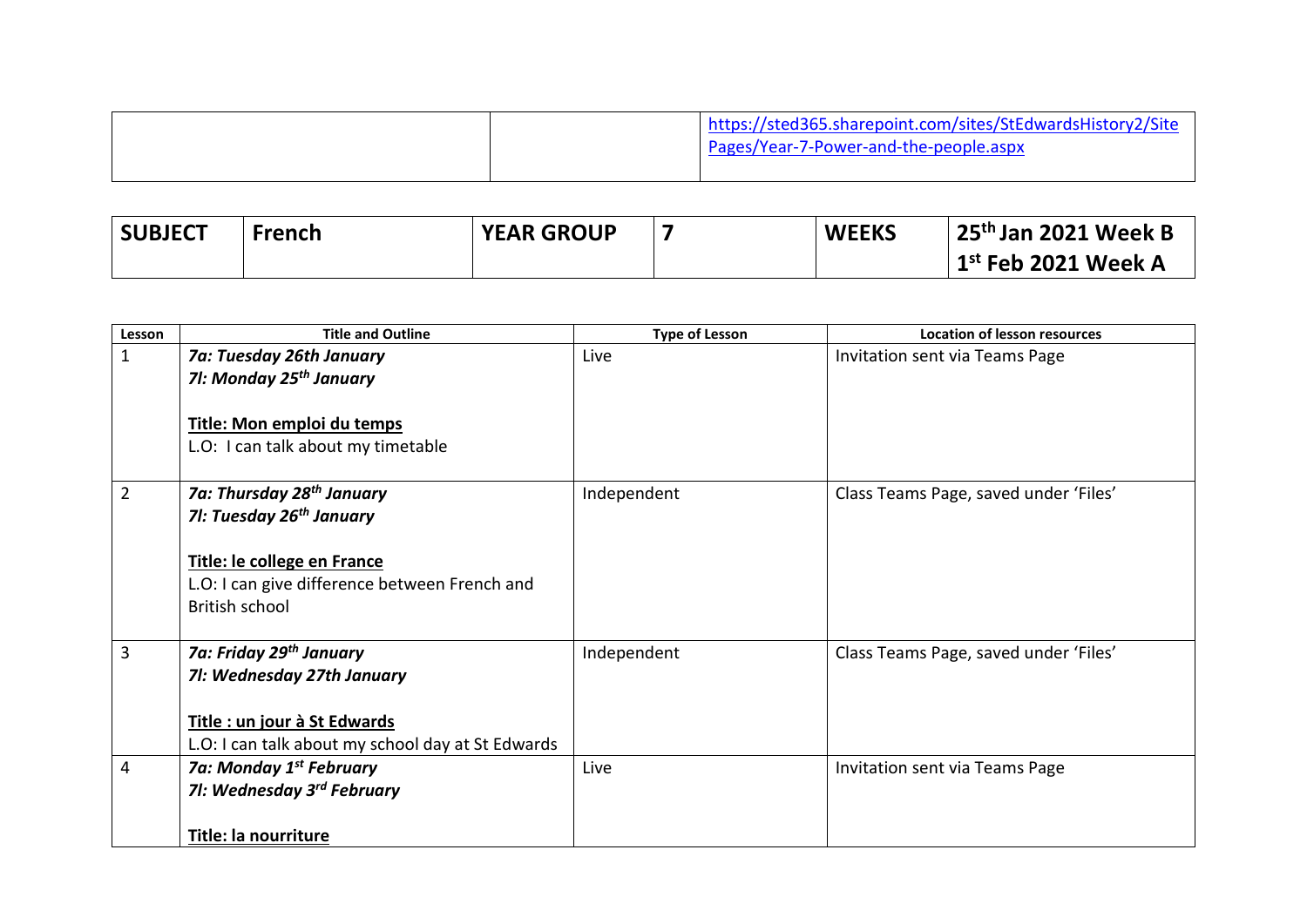| L.O: I can talk about food                                                     |             |                                       |
|--------------------------------------------------------------------------------|-------------|---------------------------------------|
| 7a: Thursday 4 <sup>th</sup> February<br>71: Thursday 4 <sup>th</sup> February | Independent | Class Teams Page, saved under 'Files' |
| <b>Title: La cantine</b><br>L.O: I can talk about the food at the cantine      |             |                                       |

| <b>SUBJECT</b> | German | <b>YEAR GROUP</b> | <b>WEEKS</b> | $\vert$ 25 <sup>th</sup> Jan 2021 Week B |
|----------------|--------|-------------------|--------------|------------------------------------------|
|                |        |                   |              | $1st$ Feb 2021 Week A                    |

| Lesson         | <b>Title and Outline</b>                       | <b>Type of Lesson</b> | <b>Location of lesson resources</b>   |
|----------------|------------------------------------------------|-----------------------|---------------------------------------|
| $\mathbf 1$    | 7a: Tuesday 26 <sup>th</sup> January           | Independent lesson    | Class Teams Page, saved under 'Files' |
|                | 71: Monday 25 <sup>th</sup> January            |                       |                                       |
|                | <b>Title: Die Sportarten</b>                   |                       |                                       |
|                | LO: I can understand different types of sport. |                       |                                       |
| $\overline{2}$ | 7a: Thursday 28 <sup>th</sup> January          | Live lesson           | Invitation sent via Teams Page        |
|                | 71: Tuesday 26 <sup>th</sup> January           |                       |                                       |
|                | Title: Gern oder nicht gern?                   |                       |                                       |
|                | LO: I can discuss my opinions of sports.       |                       |                                       |
| 3              | 7a: Friday 29th January                        | Independent lesson    | Class Teams Page, saved under 'Files' |
|                | 71: Wednesday 27 <sup>th</sup> January         |                       |                                       |
|                | <b>Title: Freizeit</b>                         |                       |                                       |
|                | LO: I can discuss other free time activities.  |                       |                                       |
| 4              | 7a: Monday 1 <sup>st</sup> February            | Independent lesson    | Class Teams Page, saved under 'Files' |
|                | 71: Wednesday 3 <sup>rd</sup> February         |                       |                                       |
|                | <b>Title: Verben</b>                           |                       |                                       |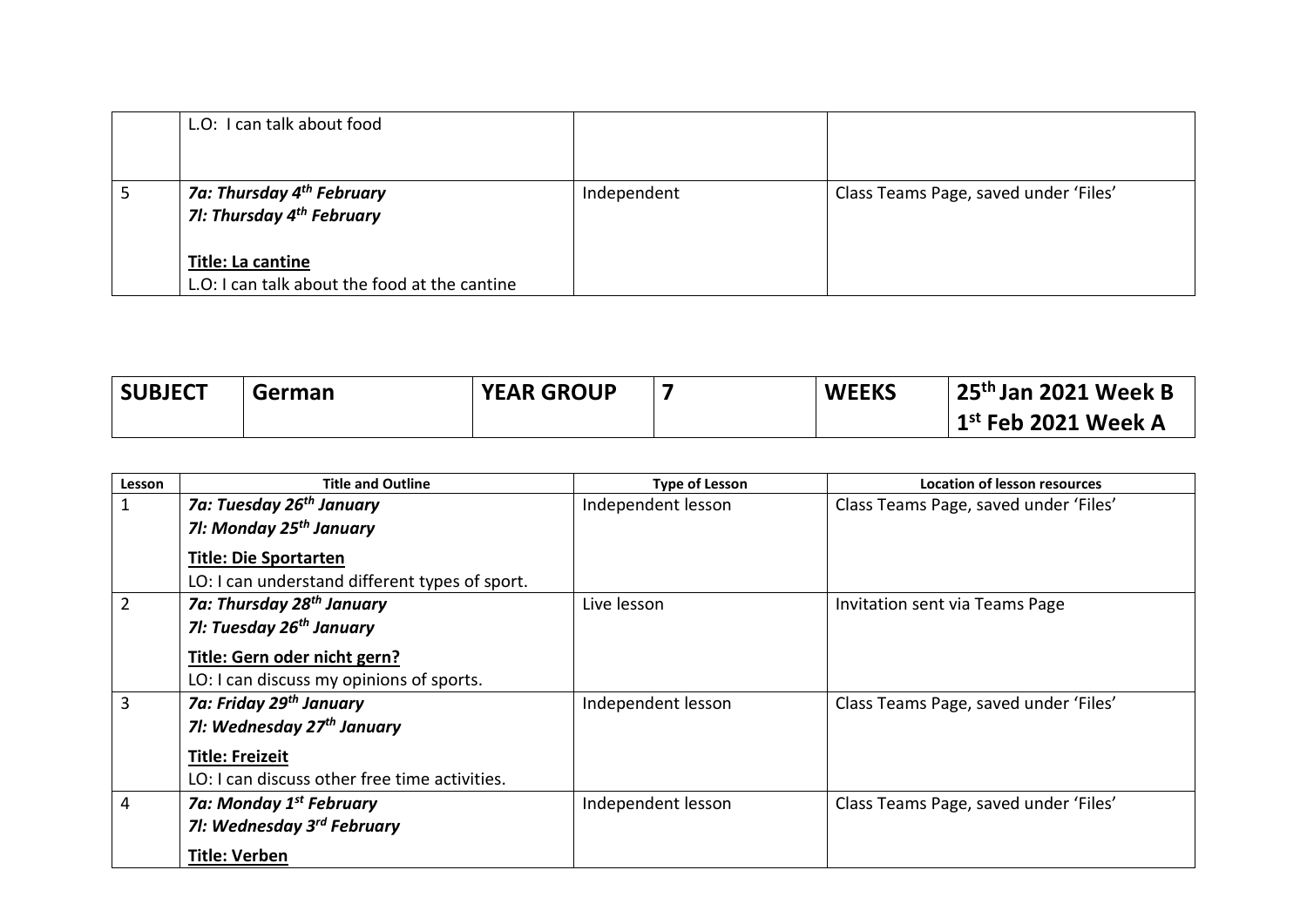| LO: I can use a range of verbs to discuss free |             |                                |
|------------------------------------------------|-------------|--------------------------------|
| time.                                          |             |                                |
| 7a: Thursday 4 <sup>th</sup> February          | Live lesson | Invitation sent via Teams Page |
| 71: Thursday 4 <sup>th</sup> February          |             |                                |
| <b>Title: Weil</b>                             |             |                                |
| LO: I can justify my opinions of free time     |             |                                |
| activities.                                    |             |                                |

| <b>SUBJECT</b> | Technology   | <b>YEAR</b>  | 7 - Current Groups (7A     | WEEKS   25th January 2021 |
|----------------|--------------|--------------|----------------------------|---------------------------|
|                | l (Textiles) | <b>GROUP</b> | <b>Hadid and 7L Ghery)</b> |                           |

| Lesson | <b>Title and Outline</b>                         | <b>Type of Lesson</b>        | <b>Location of lesson resources</b> |
|--------|--------------------------------------------------|------------------------------|-------------------------------------|
|        | <b>7A Hadid</b>                                  | Live lesson                  | <b>Technology SharePoint</b>        |
| ᅩ      | Circuit design                                   | Followed by independent task |                                     |
|        | Introduction to Tinkercad                        |                              | Teams                               |
|        | Students use the program to design their circuit |                              |                                     |
|        | 7A Hadid and 7L Ghery                            | Live lesson                  | <b>Technology SharePoint</b>        |
| ∠      | Soldering                                        | Followed by independent task |                                     |
|        | Demonstration of soldering                       |                              | Teams                               |
|        | Students recall step by step stages              |                              |                                     |
|        | 7A Hadid and 7L Ghery                            | Independent task             | Set as an assignment in Teams       |
| 3      | End of unit test                                 |                              |                                     |
|        |                                                  |                              |                                     |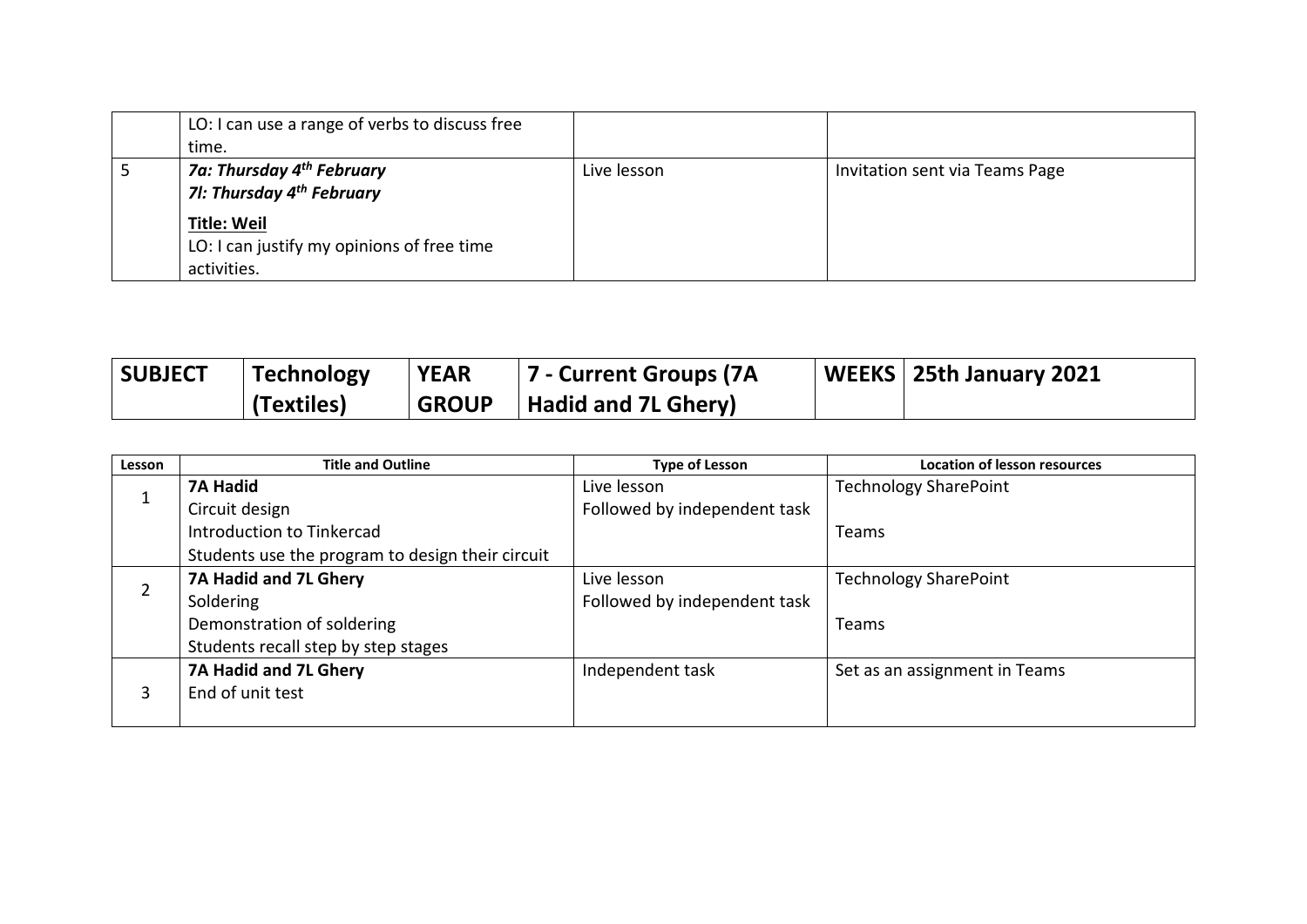| <b>SUBJECT</b> | Technology | <b>YEAR</b>  | $ 7 -$ New Groups (7A Dyson   WEEKS $ 1^{st}$ February 2021 |  |
|----------------|------------|--------------|-------------------------------------------------------------|--|
|                | (Textiles) | <b>GROUP</b> | and 7L Barker)                                              |  |

| Lesson | <b>Title and Outline</b>          | <b>Type of Lesson</b>        | <b>Location of lesson resources</b> |
|--------|-----------------------------------|------------------------------|-------------------------------------|
|        | 7A Dyson and 7L Barker            | Live lesson                  | <b>Technology SharePoint</b>        |
|        | Introduction to the unit          | Followed by independent task |                                     |
|        | Sources and properties of fabrics |                              | <b>Teams</b>                        |
|        |                                   |                              |                                     |
| 2/3    | <b>7L Barker</b>                  | Live lesson                  | <b>Technology SharePoint</b>        |
|        | Primary research                  | Followed by independent task |                                     |
|        | Disassembly                       |                              | Teams                               |

| <b>SUBJECT</b> | Technology | <b>YEAR GROUP</b> | 7 – Old Group (7A    | W/C | 25 <sup>th</sup> January 2021 |
|----------------|------------|-------------------|----------------------|-----|-------------------------------|
|                | (Graphics) |                   | <b>Bleumenthal</b> ) |     |                               |

| Lesson | <b>Title and Outline</b>                                                            | <b>Type of Lesson</b>                                              | <b>Location of lesson resources</b>                                               |
|--------|-------------------------------------------------------------------------------------|--------------------------------------------------------------------|-----------------------------------------------------------------------------------|
| 1      | Begin manufacture of pop-up card.                                                   | Independent/ Consolidation                                         | Link on Teams to SharePoint                                                       |
| 2      | Complete manufacture of pop-up card.                                                | Independent/ Consolidation                                         | Link on Teams to SharePoint                                                       |
| 3      | LAST LESSON OF GRAPHICS ROTATION<br>Knowledge Test.<br>Final Evaluation of project. | <b>Online lesson</b><br>Test – Final assessment<br>Self-Assessment | Link on Teams to resources in SharePoint/TEAMS.<br>TEAMS invite's to be sent out. |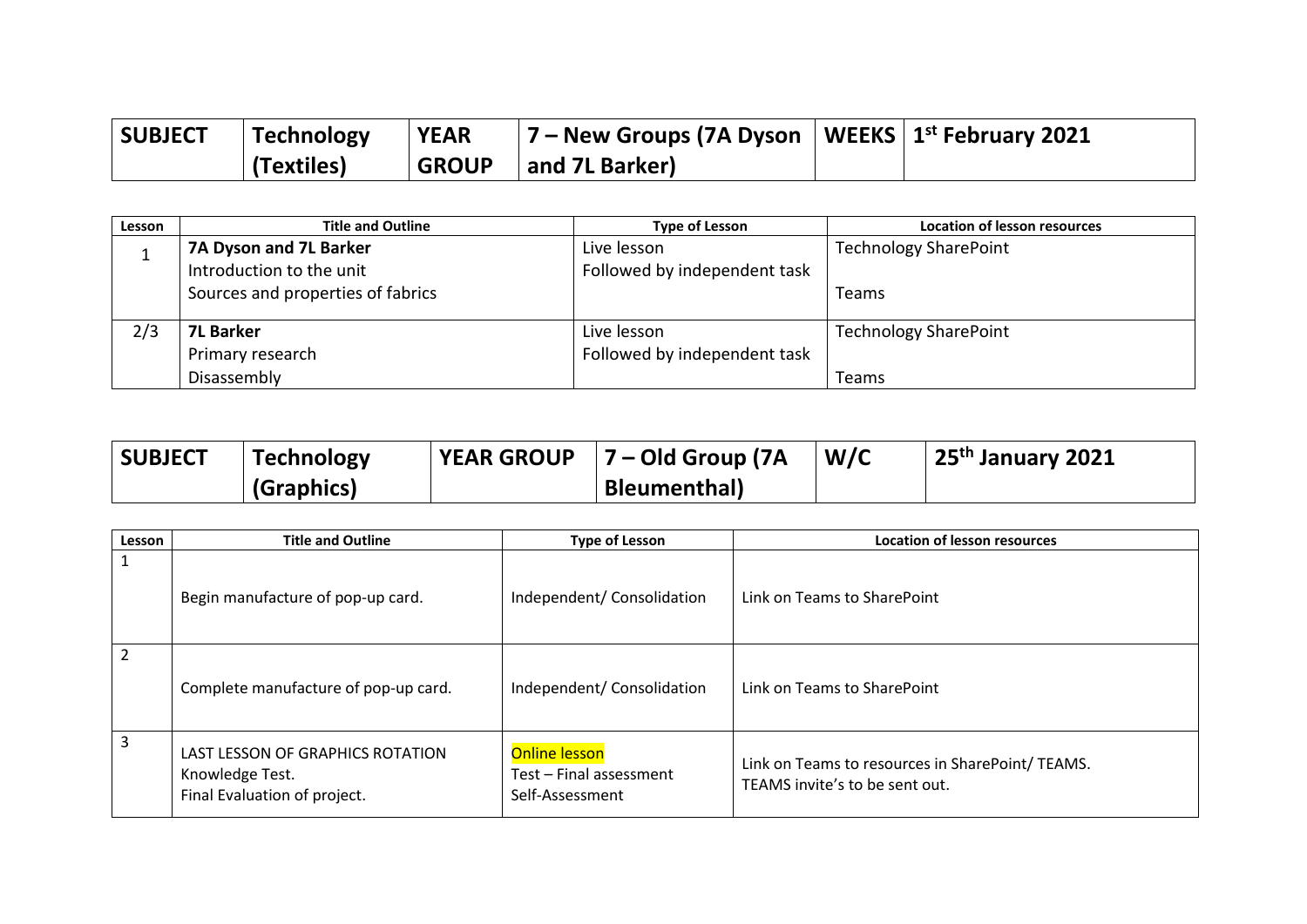| <b>SUBJECT</b> | <b>Technology</b> | <b>VEAR GROUP</b> $ 7 -$ Old Group (7L | W/C | 25 <sup>th</sup> January 2021 |
|----------------|-------------------|----------------------------------------|-----|-------------------------------|
|                | (Graphics)        | <b>Brunel</b> )                        |     |                               |

|   | Complete manufacture of pop-up card.                                                | Independent/ Consolidation                                         | Link on Teams to SharePoint                                                       |
|---|-------------------------------------------------------------------------------------|--------------------------------------------------------------------|-----------------------------------------------------------------------------------|
| 2 | LAST LESSON OF GRAPHICS ROTATION<br>Knowledge Test.<br>Final Evaluation of project. | <b>Online lesson</b><br>Test - Final assessment<br>Self-Assessment | Link on Teams to resources in SharePoint/TEAMS.<br>TEAMS invite's to be sent out. |

| <b>SUBJECT</b> | <b>Technology</b> | <b>YEAR GROUP</b> | $ 7 -$ New Group (7A $ $ | W/C | $\vert$ 1 <sup>st</sup> February 2021 |
|----------------|-------------------|-------------------|--------------------------|-----|---------------------------------------|
|                | (Graphics)        |                   | Eames)                   |     |                                       |

| Lesson | <b>Title and Outline</b>                                                                                 | Type of Lesson                  | Location of lesson resources                                                      |
|--------|----------------------------------------------------------------------------------------------------------|---------------------------------|-----------------------------------------------------------------------------------|
|        | Introduction to Graphics rotation and Paper<br>Engineering.<br>Learn about different types of structures | Online lesson/<br>consolidation | Link on Teams to resources in SharePoint/TEAMS.<br>TEAMS invite's to be sent out. |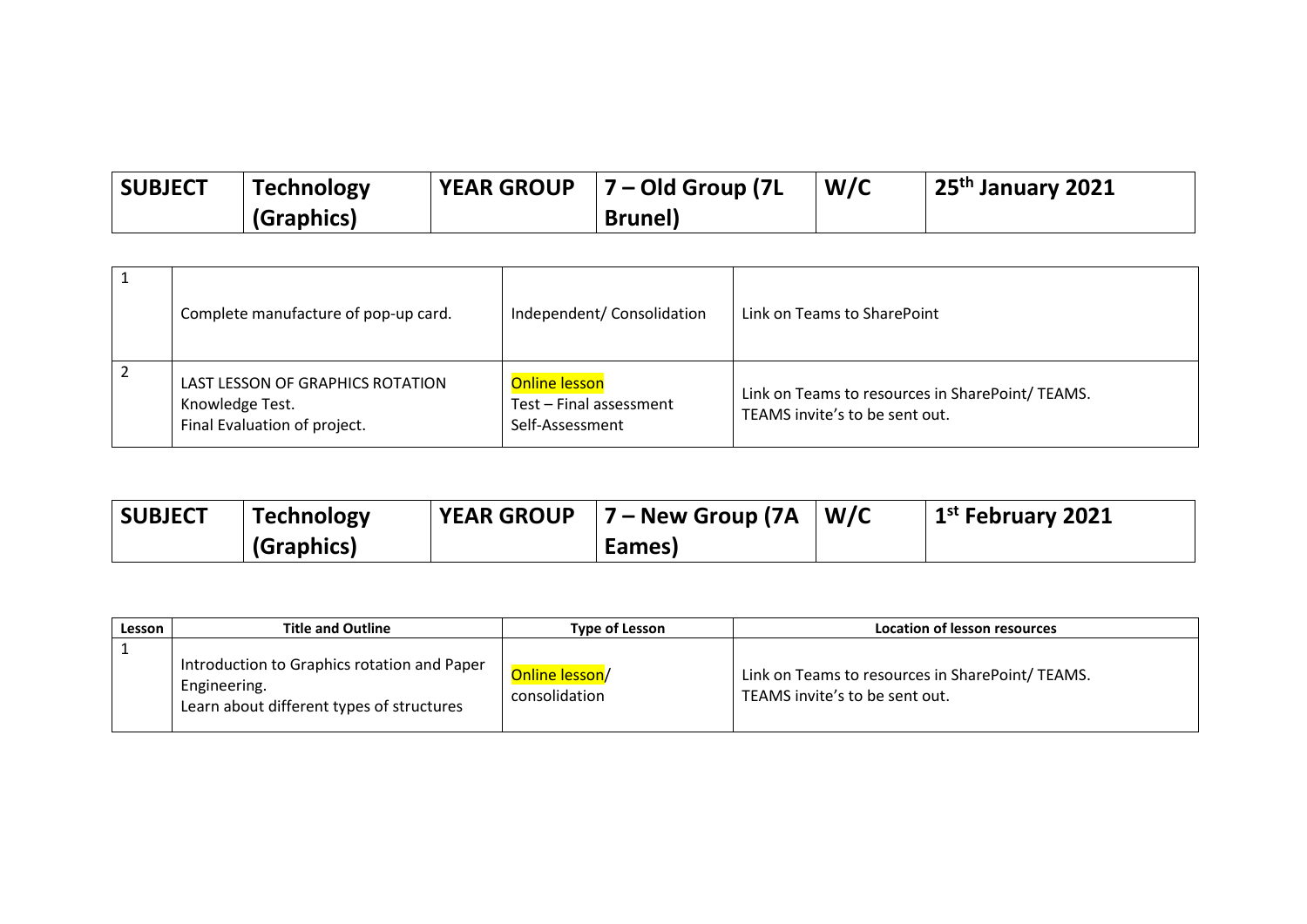| <b>SUBJECT</b> |                                                                                                                                       | <b>Technology</b><br>(Graphics) |                                   | <b>YEAR GROUP</b> | 7 – New Group (7L<br><b>Williamson</b> )                                          |  | W/C | 1 <sup>st</sup> February 2021       |
|----------------|---------------------------------------------------------------------------------------------------------------------------------------|---------------------------------|-----------------------------------|-------------------|-----------------------------------------------------------------------------------|--|-----|-------------------------------------|
| Lesson         |                                                                                                                                       | <b>Title and Outline</b>        |                                   |                   | <b>Type of Lesson</b>                                                             |  |     | <b>Location of lesson resources</b> |
|                | Introduction to Graphics rotation and Paper<br>Engineering.<br>Learn about different types of structures                              |                                 | Online lesson/<br>consolidation   |                   | Link on Teams to resources in SharePoint/TEAMS.<br>TEAMS invite's to be sent out. |  |     |                                     |
| $\overline{2}$ | Understand what Orthographic Projection is<br>and how it works.<br>Design 2 possible structures that meet the<br>brief/specification. |                                 | Independent / Flipped<br>Learning |                   | Link on Teams to resources in SharePoint/TEAMS.                                   |  |     |                                     |

| <b>SUBJECT</b> | <b>Food Technology</b> | <b>YEAR GROUP</b> | Old Groups (7A               | $\vert$ WEEKS $\vert$ 25 <sup>th</sup> January 2021 |
|----------------|------------------------|-------------------|------------------------------|-----------------------------------------------------|
|                |                        |                   | <b>Rhodes &amp; 7L Cerf)</b> |                                                     |

| Lesson | <b>Title and Outline</b>                                           | <b>Type of Lesson</b> | <b>Location of lesson resources</b>                                            |
|--------|--------------------------------------------------------------------|-----------------------|--------------------------------------------------------------------------------|
| 1 & 2  | 7A & 7L                                                            | Independent           | https://sted365.sharepoint.com/sites/Technology/SitePages/Food-                |
|        | Practical, making Scone Based                                      |                       | Year-7.aspx                                                                    |
|        | pizza (Pizza story board if<br>unable to cook)<br>End of Unit test |                       | Teams                                                                          |
| 3      | 7A only<br>Big Bean Challenge                                      | Independent tasks     | https://sted365.sharepoint.com/sites/Technology/SitePages/Food-<br>Year-7.aspx |
|        |                                                                    |                       | <b>Teams</b>                                                                   |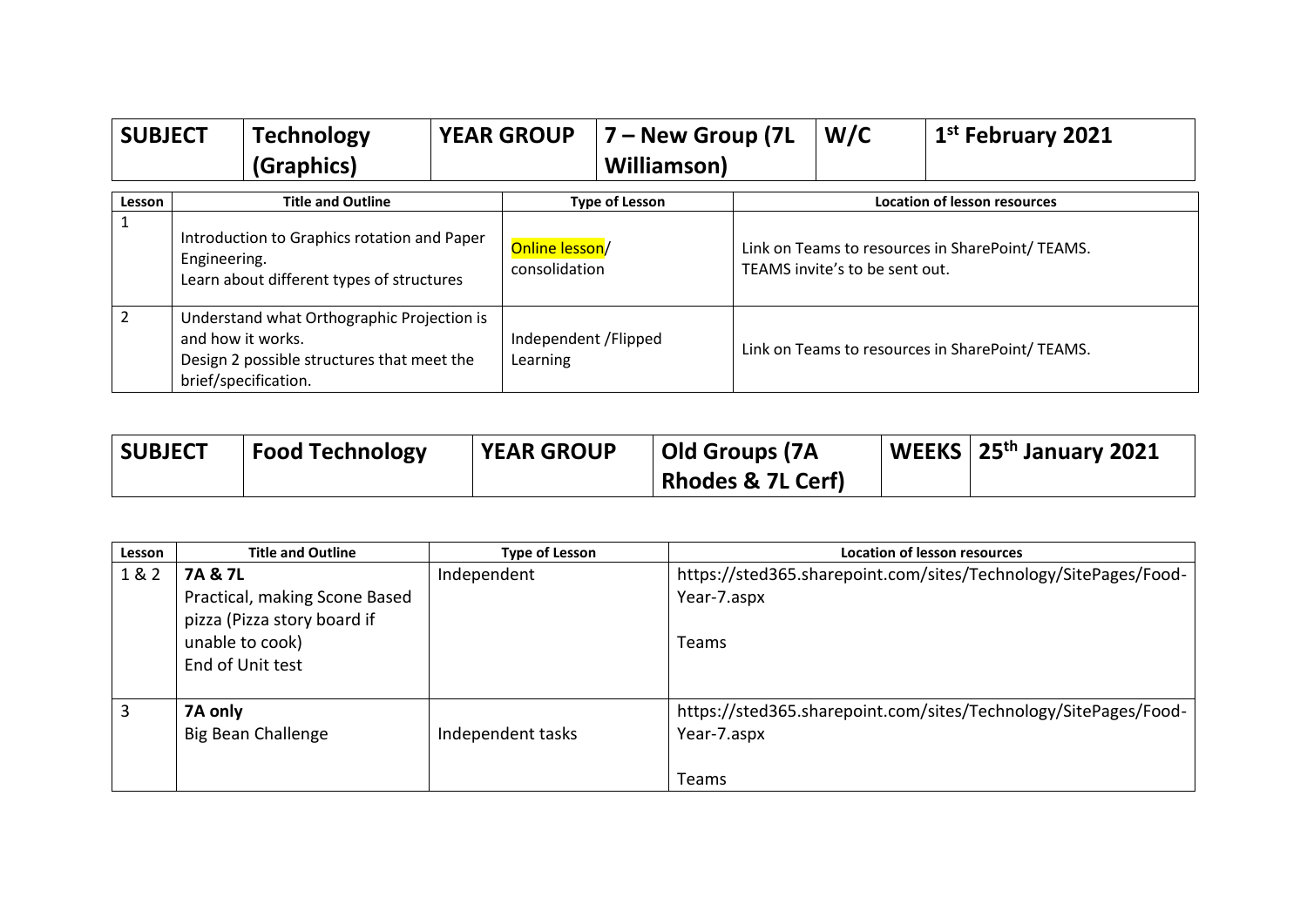| <b>SUBJECT</b> | <b>Food Technology</b> | <b>YEAR GROUP</b> | New Groups (7A                | <b>WEEKS</b>   $1^{st}$ February 2021 |
|----------------|------------------------|-------------------|-------------------------------|---------------------------------------|
|                |                        |                   | <b>Bleumenthal 7L Brunel)</b> |                                       |

| Lesson | <b>Title and Outline</b>      | <b>Type of Lesson</b> | <b>Location of lesson resources</b>                             |
|--------|-------------------------------|-----------------------|-----------------------------------------------------------------|
| 3      | 7A & 7L                       | Live                  |                                                                 |
|        | Introduction to food unit     |                       | https://sted365.sharepoint.com/sites/Technology/SitePages/Food- |
|        | Safety & hygiene              |                       | Year-7.aspx                                                     |
|        | Knife skills                  |                       |                                                                 |
| 4      | 7L only                       | Independent tasks     | https://sted365.sharepoint.com/sites/Technology/SitePages/Food- |
|        | Fruit salad research and mood |                       | Year-7.aspx                                                     |
|        | board                         |                       |                                                                 |
|        | Design a fruit salad          |                       | Teams                                                           |
|        | Enzymic browning              |                       |                                                                 |

| <b>SUBJECT</b> | <b>Technology</b> | <b>YEAR GROUP</b> | Old Groups (7A Eames | WEEKS | 25th January 2021 |
|----------------|-------------------|-------------------|----------------------|-------|-------------------|
|                | <b>Robotics</b>   |                   | 7L Williamson)       |       |                   |

| Lesson        | <b>Title and Outline</b>                    | <b>Type of Lesson</b>           | Location of lesson resources               |
|---------------|---------------------------------------------|---------------------------------|--------------------------------------------|
|               | Dragon's Den - present your design for your | Live                            | Invitation via teams. Students should have |
|               | futuristic robot. Will we build yours?      |                                 | their annotated designs ready before the   |
|               |                                             |                                 | lesson.                                    |
| $\mathcal{P}$ | <b>Revision and Assessment</b>              | Consolidation with a small live | Information will be placed on Teams with   |
|               |                                             | element at the end.             | links to resources on SharePoint.          |
|               |                                             |                                 |                                            |
| 3             | EAMES ONLY - Can you complete the Twinkl    | Consolidation                   | Information will be placed on Teams.       |
|               | Robotics challenge                          |                                 |                                            |
|               |                                             |                                 |                                            |
|               |                                             |                                 |                                            |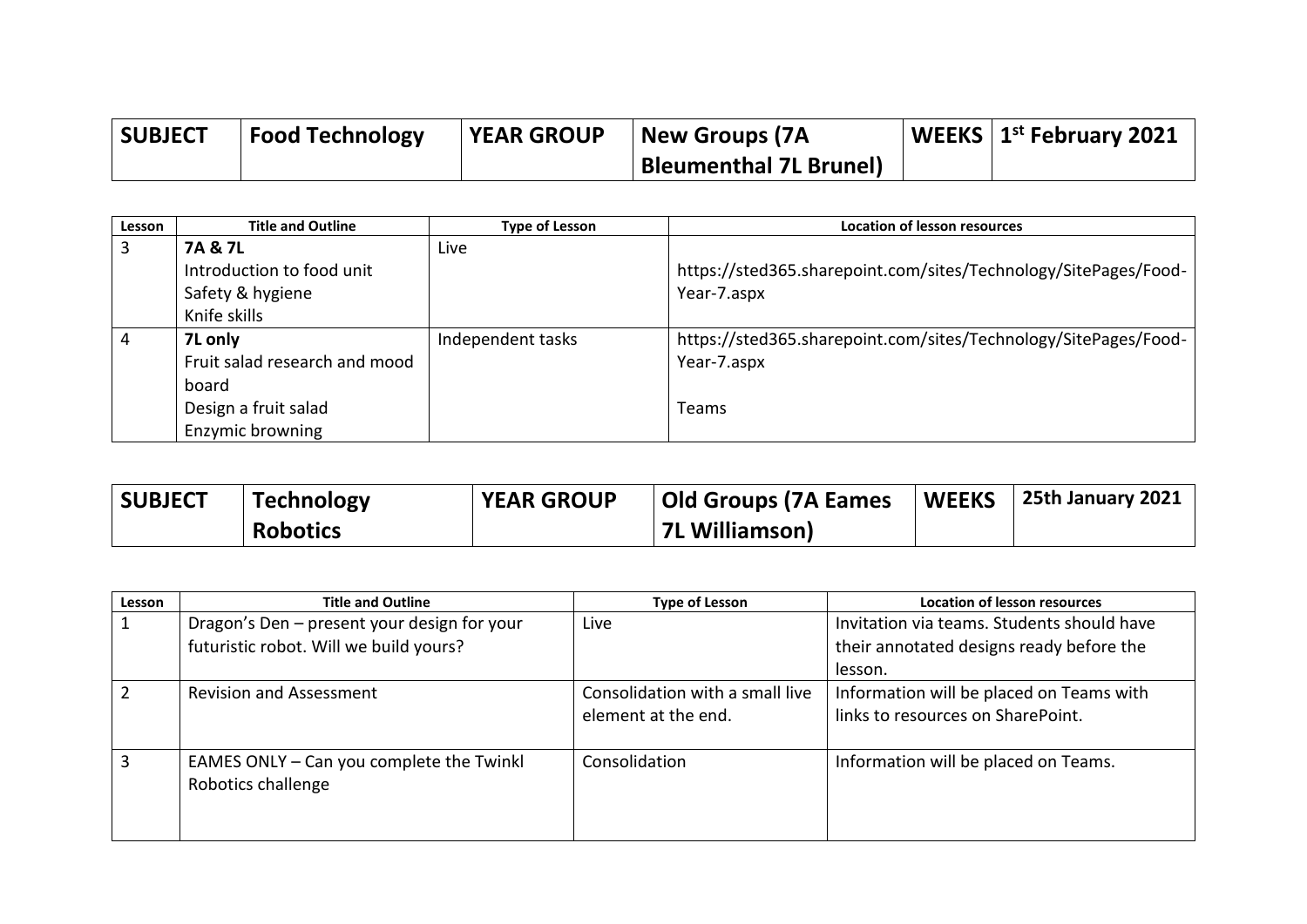| <b>SUBJECT</b> | <b>Technology</b> | <b>YEAR GROUP</b> | 7 New Groups (7A       | <b>WEEKS</b> | 1 <sup>st</sup> February 2021 |
|----------------|-------------------|-------------------|------------------------|--------------|-------------------------------|
|                | <b>Robotics</b>   |                   | <b>Hadid 7L Ghery)</b> |              |                               |

| Lesson | <b>Title and Outline</b>            | <b>Type of Lesson</b> | <b>Location of lesson resources</b>                                             |
|--------|-------------------------------------|-----------------------|---------------------------------------------------------------------------------|
|        | How do you think like a robot?      | Live                  | Invitation will be via their technology Team                                    |
|        | Ghery ONLY - The history of robots. | Flipped               | Information will be on the technology Team.<br>Resources will be on SharePoint. |

| <b>SUBJECT</b> | <b>Technology</b>          | <b>YEAR GROUP</b> | 7 Old Groups (7LBarker   WEEKS   25 <sup>th</sup> January & |                                       |
|----------------|----------------------------|-------------------|-------------------------------------------------------------|---------------------------------------|
|                | <b>Resistant Materials</b> |                   | 7L Dyson)                                                   | $\vert$ 1 <sup>st</sup> February 2021 |

| Lesson | <b>Title and Outline</b>                                                                          | <b>Type of Lesson</b>               | <b>Location of lesson resources</b>                                          |
|--------|---------------------------------------------------------------------------------------------------|-------------------------------------|------------------------------------------------------------------------------|
| 1/2    | Evaluation of the project (Review of knowledge<br>learnt and model making using Digital/Practical | Live<br>Follow up Independent tasks | Invitation to the class on TEAMS                                             |
|        | skills)                                                                                           |                                     | See Class TEAMS page for details and<br>document library >> Year 7 RM folder |
|        | End of Unit test                                                                                  | Independent/Flipped                 |                                                                              |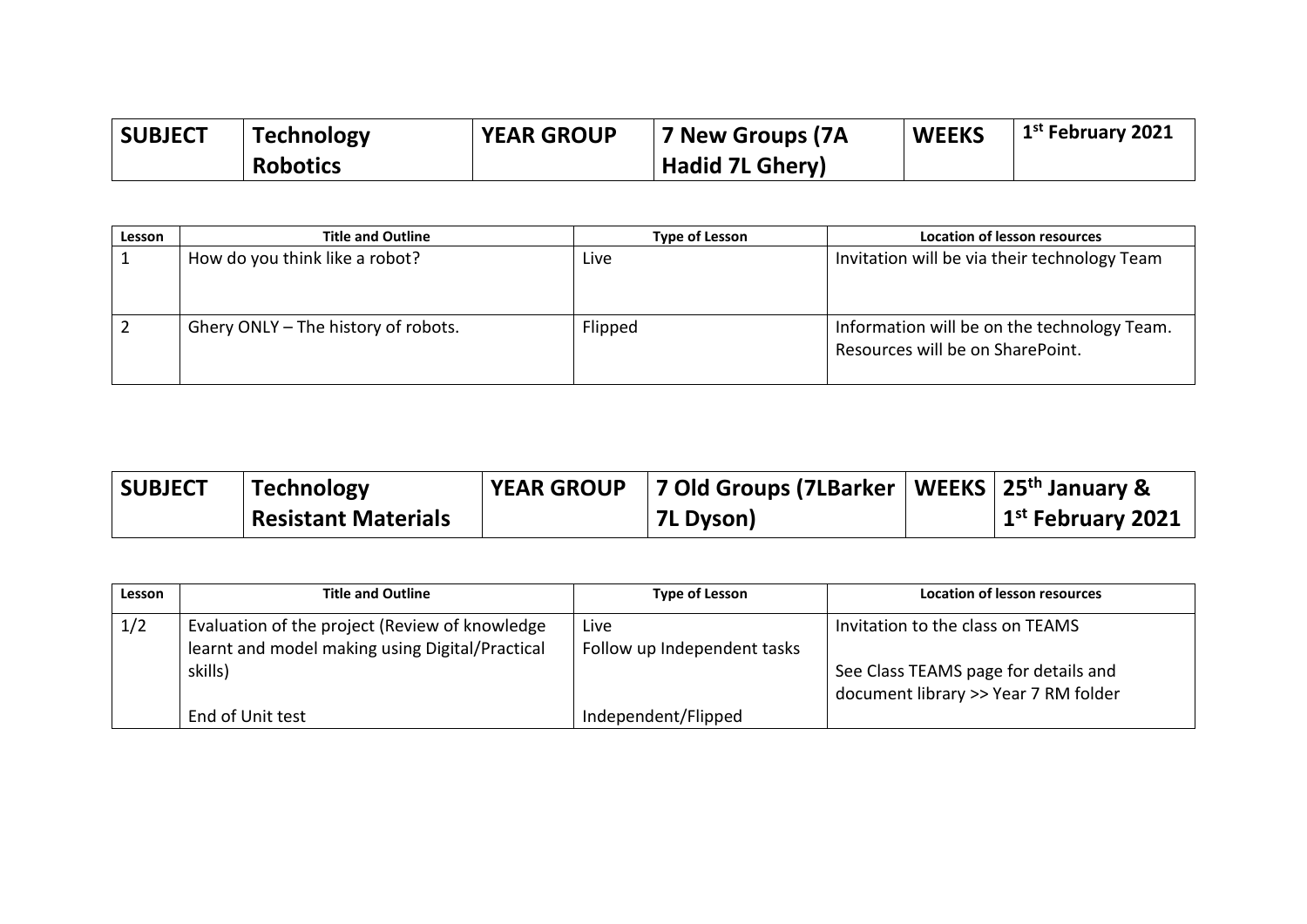| <b>SUBJECT</b> | <b>Technology</b>          | <b>YEAR GROUP</b> | 7 New Groups (7L Cerf   WEEKS   25 <sup>th</sup> January & |                                       |  |
|----------------|----------------------------|-------------------|------------------------------------------------------------|---------------------------------------|--|
|                | <b>Resistant Materials</b> |                   | ' 7A Rhodes)                                               | $\vert$ 1 <sup>st</sup> February 2021 |  |

| Lesson                                                                                  | <b>Title and Outline</b>                                      | <b>Type of Lesson</b> | <b>Location of lesson resources</b>                                          |
|-----------------------------------------------------------------------------------------|---------------------------------------------------------------|-----------------------|------------------------------------------------------------------------------|
| 3                                                                                       | Introduction to teacher / project                             |                       | See Class TEAMS page for details and                                         |
|                                                                                         |                                                               | Live (short session)  | document library >> Year 7 RM folder                                         |
| Investigation into the user/product requirements<br>(-look at the brief /specification) |                                                               | Follow up task        | Assignment set on Teams                                                      |
| 4                                                                                       | Generating initial design ideas in response to the<br>project | Independent/Flipped   | See Class TEAMS page for details and<br>document library >> Year 7 RM folder |

| <b>SUBJECT</b> | <b>RE</b> | <b>YEAR GROUP</b> | <b>WEEKS</b> | 25 <sup>th</sup> Jan 2021 Week B |
|----------------|-----------|-------------------|--------------|----------------------------------|
|                |           |                   |              | $1st$ Feb 2021 Week A            |

| Lesson | <b>Title and Outline</b>                           | <b>Type of Lesson</b>                                                                             | <b>Location of lesson resources</b>                                                                                               |
|--------|----------------------------------------------------|---------------------------------------------------------------------------------------------------|-----------------------------------------------------------------------------------------------------------------------------------|
|        | Mid- unit assessment, to reflect back on the first | Independent/Flipped Learning                                                                      | See RE Teams page for details. The Mid Unit                                                                                       |
|        | lessons of the unit.                               |                                                                                                   | Assessment will be included in the assignment                                                                                     |
|        |                                                    |                                                                                                   | that is set for this lesson on Teams.                                                                                             |
| 2      | Can Christians believe in Genesis and the Big      | Live Lesson                                                                                       | See RE Teams page for details. Resources will                                                                                     |
|        | Bang?                                              | This lesson may be delivered<br>as an Independent/Flipped<br>Learning lesson for some<br>classes. | be included in the assignment that is set for<br>this lesson.<br>Invitation to live lesson will be sent via the RE<br>Teams page. |
|        |                                                    |                                                                                                   | Live lesson will be recorded and posed in the<br>discussion forum after the lesson.                                               |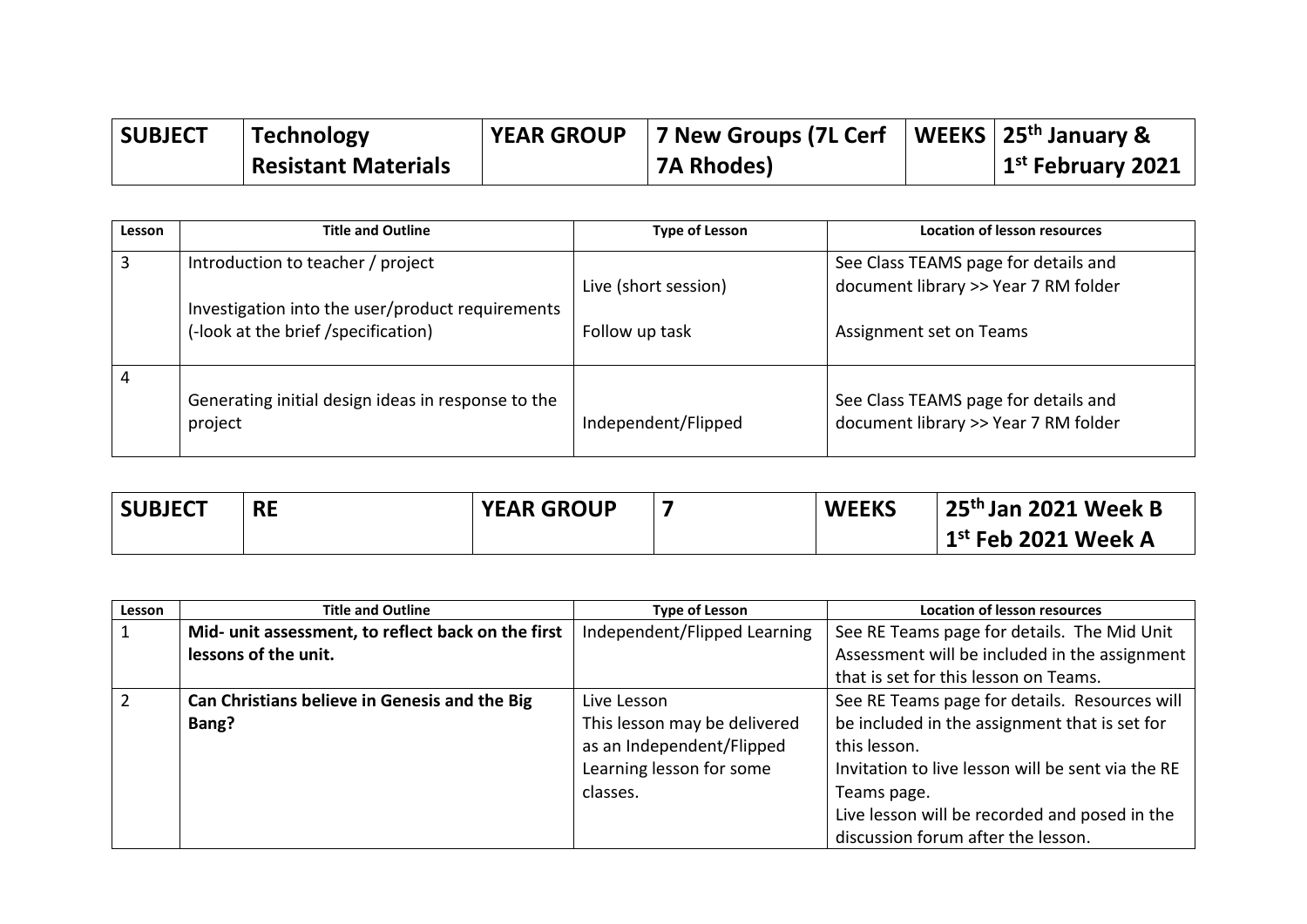| 3 | Is God a good bet? Pascal's Wager | Independent/Flipped Learning                                                                                     | See RE Teams page for details. The Mid Unit<br>Assessment will be included in the assignment<br>that is set for this lesson on Teams.                                                                                                                                     |
|---|-----------------------------------|------------------------------------------------------------------------------------------------------------------|---------------------------------------------------------------------------------------------------------------------------------------------------------------------------------------------------------------------------------------------------------------------------|
|   | Does Evolution disprove God?      | Live Lesson<br>This lesson may be delivered<br>as an Independent/Flipped<br>Learning lesson for some<br>classes. | See RE Teams page for details. Resources will<br>be included in the assignment that is set for<br>this lesson.<br>Invitation to live lesson will be sent via the RE<br>Teams page.<br>Live lesson will be recorded and posed in the<br>discussion forum after the lesson. |

| <b>SUBJECT</b> | PE | <b>YEAR GROUP</b> | <b>WEEKS</b> | $25th$ Jan 2021 Week B |
|----------------|----|-------------------|--------------|------------------------|
|                |    |                   |              | $1st$ Feb 2021 Week A  |

During your time at home, it is vital that everyone takes part in some sort of physical activity. This can come in many different ways.

PE challenge this week?

learn to Juggle

<https://www.youtube.com/watch?v=JZmmOdnljG4>

Our advice is that you find the method that suits you and your family.

Reasons why the activity will be so beneficial:

- Reduces the chance of boredom
- Increases your metabolism
- Maintains or improves current level of fitness
- Makes you feel happier
- Improves your mental well being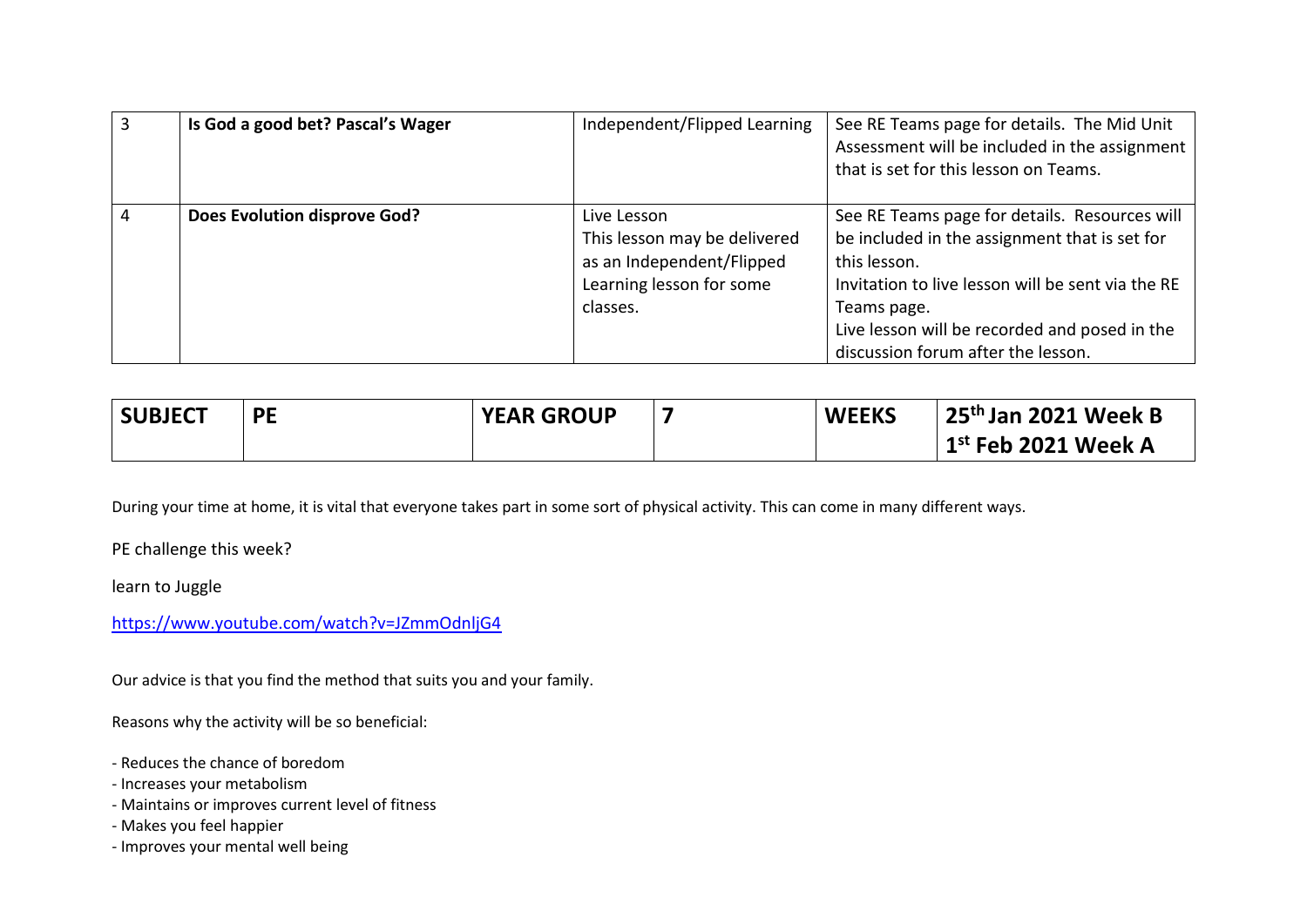- Increases your motivation

- Increases concentration

Different ideas that you could do as individuals or as a family.

1) Go for a walk

2) Go for a bike ride

3) Joe wicks is doing a 30- minute Fitness sessions Monday, Wednesday and Friday at 9am. This is on his you tube channel 'The body coach'

4) Just dance is a great way to perform some daily exercise

5) SKY TV do a fit in 5 every day

6) Fitness apps- there are many fitness Apps that give a daily routine. These can be, Whole body, Cardio Vascular, Yoga, and many more

7) [www.nhs.uk-](http://www.nhs.uk-/) have a daily 10minute workouts.

8)Build gradually up to completing 5km- <https://www.nhs.uk/live-well/exercise/couch-to-5k-week-by-week/>

9) Oti Mubuse dance routines- [https://www.youtube.com/channel/UC58aowNEXHHnflR\\_5YTtP4g](https://www.youtube.com/channel/UC58aowNEXHHnflR_5YTtP4g)

These are just ideas, and I'm sure you can find many different methods to keep active.

As a PE department we are really keen to see what you are doing for your physical activity. We have set up a spreadsheet for each year group on the PE SharePoint page, where we would like you to record your activities.

<https://sted365.sharepoint.com/teams/PE/Covid%20lessons/Forms/AllItems.aspx>

Good luck and Enjoy

PE team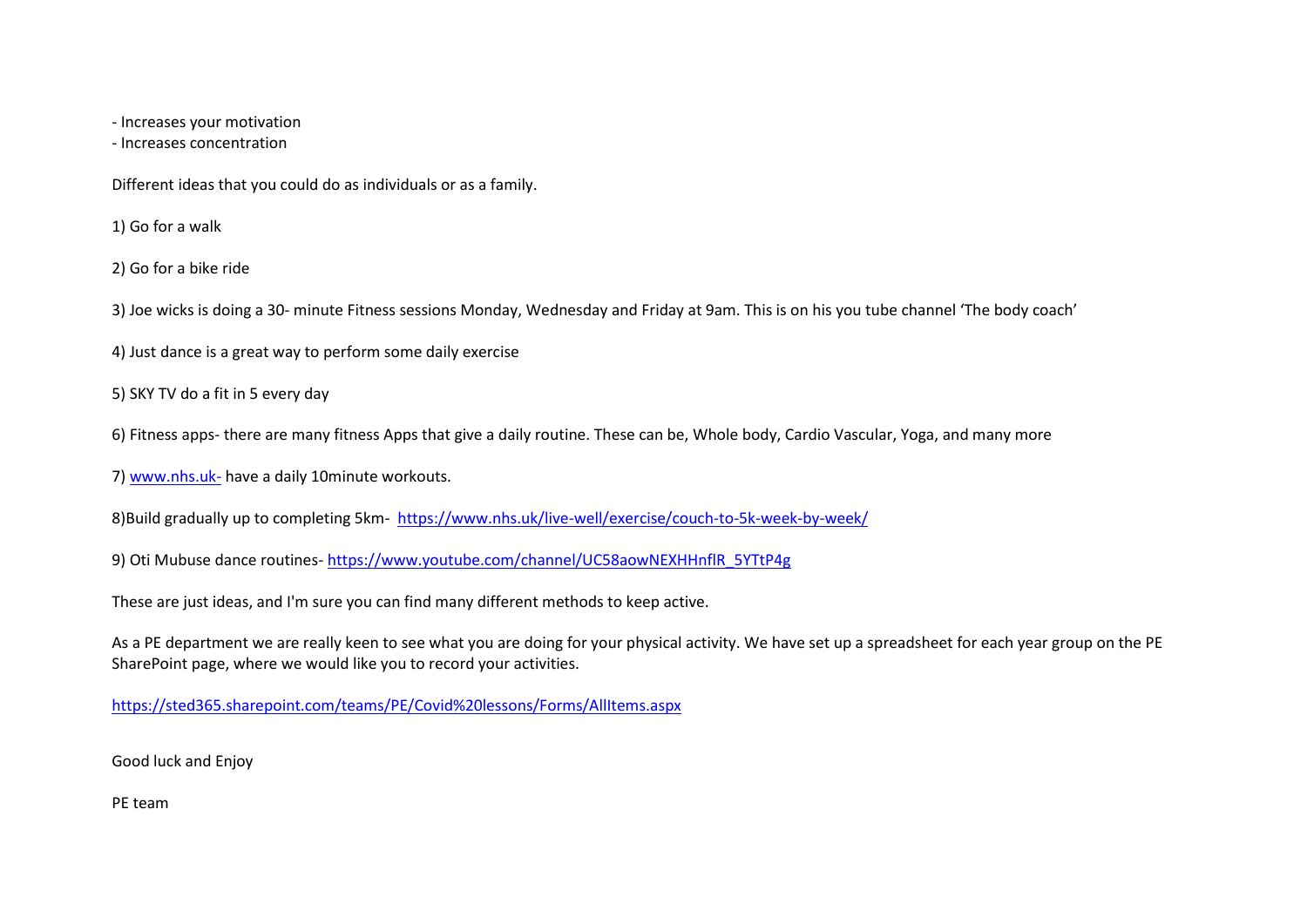| <b>SUBJECT</b> | Art | <b>YEAR GROUP</b> | <b>WEEKS</b> | 25 <sup>th</sup> Jan 2021 Week B |
|----------------|-----|-------------------|--------------|----------------------------------|
|                |     |                   |              | $\vert$ 1st Feb 2021 Week A      |

| Lesson         | <b>Title and Outline</b>                                                                                                                                              | <b>Type of Lesson</b> | <b>Location of lesson resources</b>                                                                                                                                                                                                                                                                                                                                                 |
|----------------|-----------------------------------------------------------------------------------------------------------------------------------------------------------------------|-----------------------|-------------------------------------------------------------------------------------------------------------------------------------------------------------------------------------------------------------------------------------------------------------------------------------------------------------------------------------------------------------------------------------|
|                | (7A3 to have live lesson to introduce task, due to<br>timetable structure)                                                                                            | Live                  | Following the live lesson on Teams, each<br>group will have an assignment set up on<br>Teams.                                                                                                                                                                                                                                                                                       |
|                | All other year 7 groups to compose / sketch out<br>their own still life in the style of the artist Michael<br>Craig Martin.                                           | Flipped / Independent | The Power point used in the live lesson with<br>the tasks outlined and examples will also be<br>attached to the task and a recording of the<br>lesson.<br>Additional resources are also on Share Point,<br>Art & Design, students to click on the tab for<br>year 7. Students will find additional<br>information on the artist and links to talks and<br>exhibitions on this page. |
| $\overline{2}$ | Students to add colour to their Still Life in the<br>style of Michael Craig Martin.<br>Ext task; Close up section of one still life object<br>completed in 3 colours. | Flipped / Independent | Information as above.                                                                                                                                                                                                                                                                                                                                                               |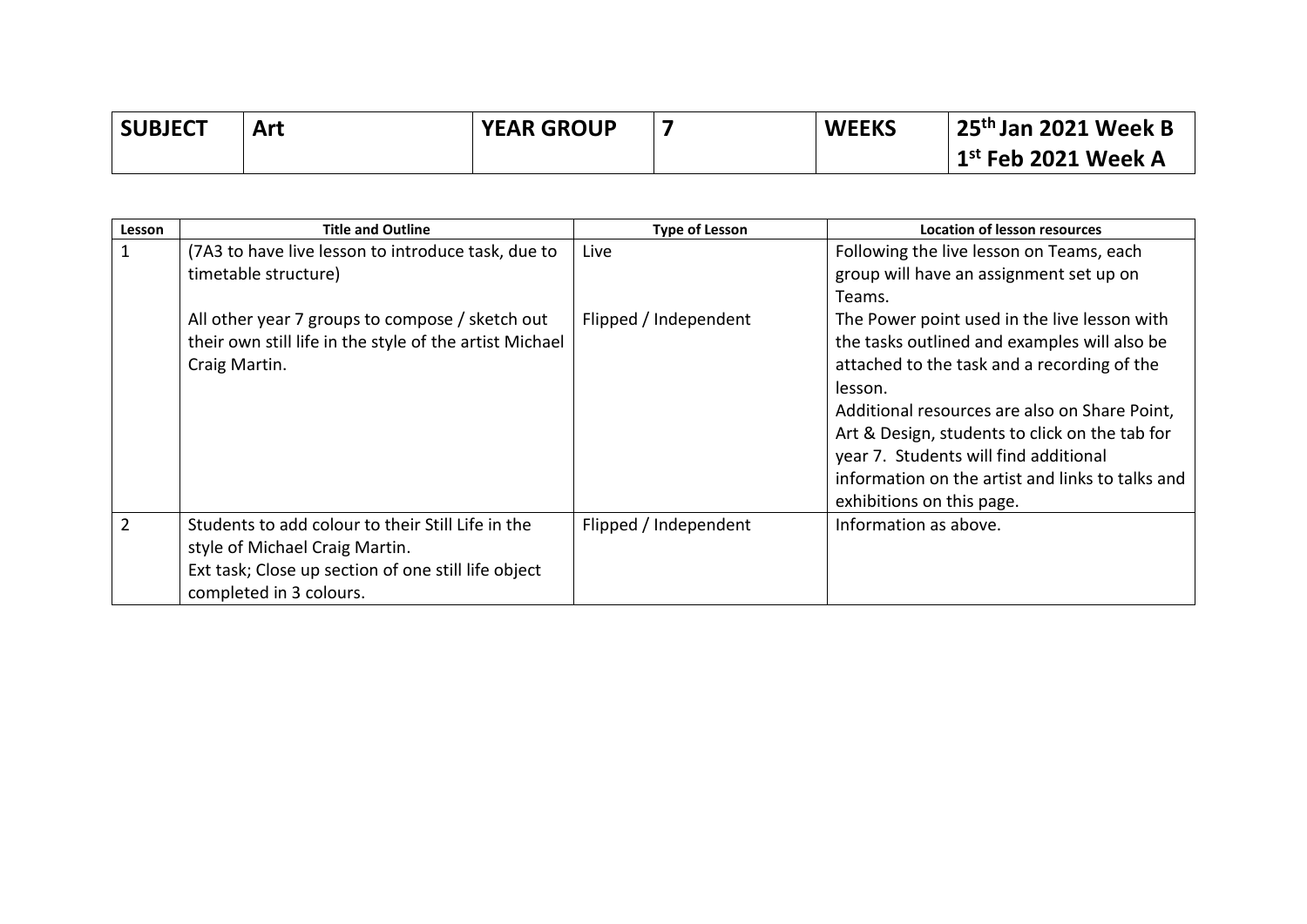| <b>SUBJECT</b> | Music | <b>YEAR GROUP</b> | <b>WEEKS</b> | <sup> </sup> 25 <sup>th</sup> Jan 2021 Week B |
|----------------|-------|-------------------|--------------|-----------------------------------------------|
|                |       |                   |              | $^{\shortmid}$ 1 $^{\rm st}$ Feb 2021 Week A  |

| Lesson | <b>Title and Outline</b>                | <b>Type of Lesson</b>    | Location of lesson resources |
|--------|-----------------------------------------|--------------------------|------------------------------|
|        | Keyboard performance – rehearsing piece | Online activity on Teams | Microsoft Teams class        |
|        | Keyboard performance – recording piece  | Online activity on Teams | Microsoft Teams class        |

| <b>SUBJECT</b> | <b>Drama</b> | <b>YEAR GROUP</b> | <b>WEEKS</b> | 25 <sup>th</sup> Jan 2021 Week B      |
|----------------|--------------|-------------------|--------------|---------------------------------------|
|                |              |                   |              | $\vert$ 1 $^{\rm st}$ Feb 2021 Week A |

### **Please note students have 1 lesson per fortnight, so ensure that you do the correct lesson at the right time.**

| Lesson | <b>Title and Outline</b>                                       | <b>Type of Lesson</b>  | <b>Location of lesson resources</b>         |
|--------|----------------------------------------------------------------|------------------------|---------------------------------------------|
|        | Introduction to Greek Theatre and how to make a<br>Greek mask. | Remote                 | Class Materials on Teams Y7 Remote Learning |
|        | Using your Greek masks to create a piece of<br>Greek theatre.  | <b>Recorded Lesson</b> | Class Materials Teams Y7 Remote Learning    |